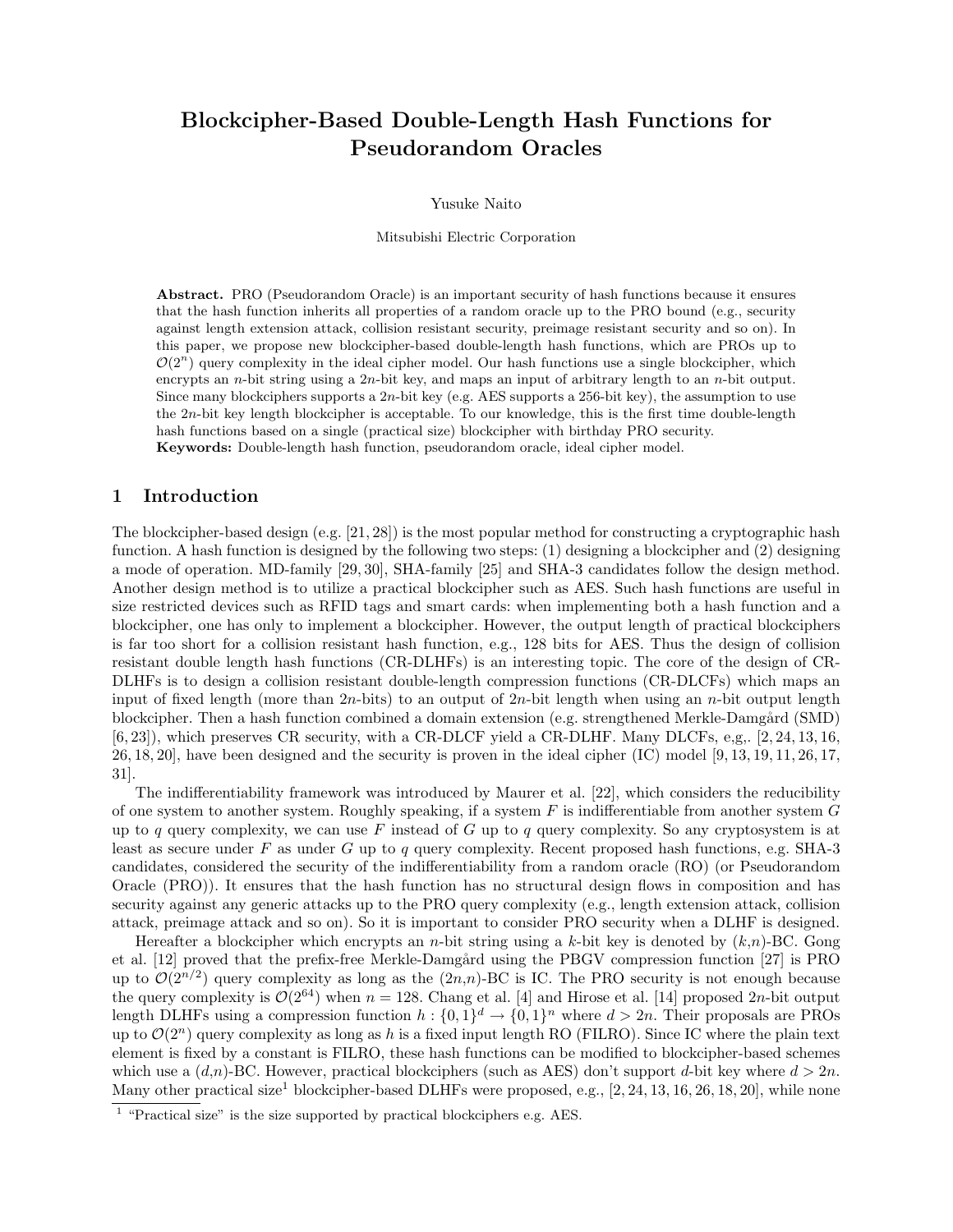

**Fig. 1.** Our DLHF using Hirose's compression function

of them achieves PRO security.<sup>2</sup> There is no hash function with birthday PRO security, and thus, we rise the following question:

# **Can we construct a DLHF from a "single practical size blockcipher" with "birthday PRO security"?**

In this paper, we propose DLHFs using a single  $(2n, n)$ -BC, which are PROs up to  $\mathcal{O}(2^n)$  query complexity in the IC model. Since many blockciphers support 2*n*-bit key length, e.g., AES supports 256-bit key length, and the existing DLCFs (e.g. Hirose's compression function [13], Tandem-DM [16], Abreast-DM [16], and generalized DLCF [26]) use a  $(2n,n)$ -BC, the assumption to use a  $(2n,n)$ -BC is acceptable. To our knowledge, our hash functions are the first time DLHFs based on a practical size blockcipher with birthday PRO security. When  $n = 128$  which is supported by AES, our hash functions have  $\mathcal{O}(2^{128})$  security. Since our hash functions use only a *single* blockcipher, it is useful on size restricted devices when implementing both a hash function and a blockcipher. (the hybrid encryption schemes use both a blockcipher and a hash function (used in a key derivation function), for example.)

**Our DLHF.** Our DLHFs, which use Hirose's compression function [13], Tandem-DM [16] or Abreast-DM [16], iterate the compression function and use a new post-processing function *f* at the last iteration which calls a (2*n, n*)-BC twice. Our DLHFs are slightly lesser for speed than existing CR-DLHFs but have higher security (birthday PRO security).

Let  $BC_{2n,n} = (E, D)$  be a  $(2n,n)$ -BC where *E* is an encryption function and *D* is a decryption function. Let  $\text{DLCF}^{\text{BC}_{2n,n}}$  be a DLCF: Hirose's compression function, Tandem-DM, or Abreast-DM. Let SMD<sup>DLCF<sup>BC</sup>2n,n</sup>:  $\{0,1\}^* \to \{0,1\}^{2n}$  be the SMD hash function using the compression function DLCF<sup>BC<sub>2*n,n*</sub></sup>. Our DLHF is defined as follows:

$$
F^{\mathsf{BC}_{2n,n}}(M) = f^{\mathsf{BC}_{2n,n}}(\text{SMD}^{\text{DLCF}^{\mathsf{BC}_{2n,n}}}(M))
$$

where  $f^{BC_{2n,n}}(x) = E(x, c_1)||E(x, c_2)$  and  $c_1$  and  $c_2$  are *n*-bit constant values. Note that the first element of the encryption function is the key element and the second element is the plain text element. The DLHF using Hirose's compression function is illustrated in Fig. 1 where each line is *n* bits and  $IV[0], IV[1], C, c_1$ and  $c_2$  are constant values. Note that in this figure we omit the suffix free padding function sfpad. So the hash function takes as its input a message M,  $\text{sfpad}(M) = M_1||M_2|| \cdots ||M_l$  with each block of *n* bits, and outputs the final value  $rv_1$ <sup>*||rv*<sub>2</sub>. We use the DLHF SMD<sup>DLCFBC<sub>2*n,n*</sub> to compress an arbitrary length input</sup></sup> into an fixed input length value. Since SMD hash functions cannot be used as ROs [5], the post-processing function  $f^{\text{BC}_{2n,n}}$  is used to guarantee PRO security.

The use of the constant values  $c_1$  and  $c_2$  in the post-processing function is inspired by the design technique of EMD proposed by Bellare and Ristenpart [1]. This realizes the fact that the post-processing function behaves like RO. So we can treat our hash function as a NMAC-like hash function. Note that the security of EMD is proven when the compression function is FILRO, while the security of our hash functions is proven when the compression function is the DLCF in the IC model. So additional analyses are needed due to the invertible property of IC and the structures of DLCFs.<sup>3</sup> We thus prove the PRO security of  $F^{\text{BC}_{2n,n}}$  by using

<sup>&</sup>lt;sup>2</sup> Since PRO security is stronger security than CR security. CR security does not guarantee PRO security.

<sup>&</sup>lt;sup>3</sup> One may think that there is an attack based on a decryption (inversion) function of the blockcipher. But our hash functions avoid the attack from the PRO security proof. For confirmation, we consider the attack in Appendix A.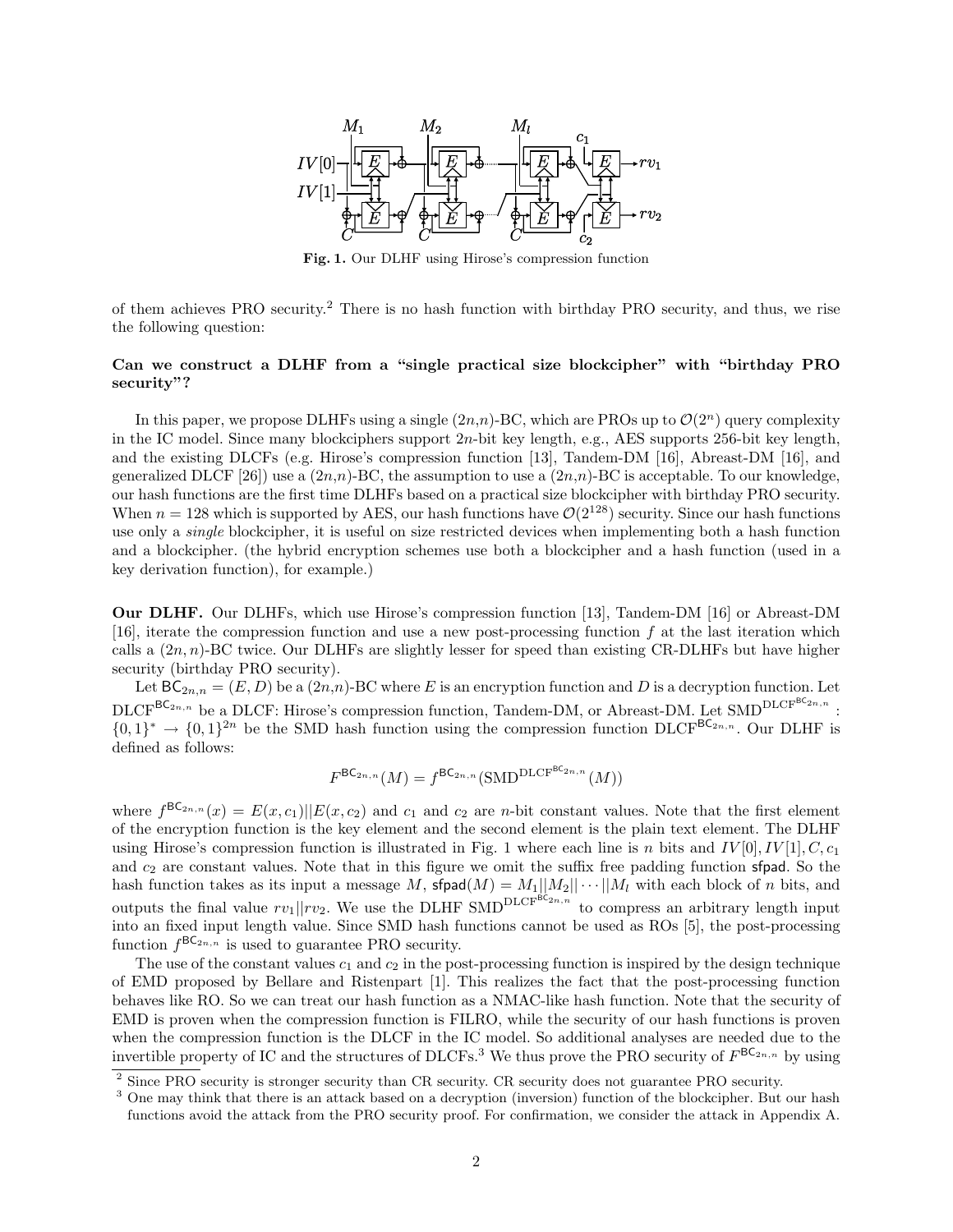three techniques: the PrA (Preimage Aware) design framework of Dodis et al. [7], PRO for a small function [5], and *indifferentiability from a hash function*. The first two techniques are existing techniques and the last technique is a new application of the indifferentiability framework [22].

First, we prove that the DLCFs are PrA up to  $\mathcal{O}(2^n)$  query complexity. The PrA design framework offers the hash functions which are PROs up to  $\mathcal{O}(2^n)$  query complexity where FILRO is used as the post-processing function. Second, we convert FILRO into the blockcipher-based post-processing function. We prove that the post-processing function is PRO up to  $\mathcal{O}(2^n)$  query complexity in the IC model (PRO for a small function). Then, we prove that the PRO security of the post-processing function and the first PRO result ensure that the converted hash functions are PROs up to  $\mathcal{O}(2^n)$  query complexity. Note that the hash functions use two blockciphers.<sup>4</sup> Finally, we consider the single-blockcipher-based hash functions  $F^{\mathsf{BC}_{2n,n}}$ . We prove that the single blockcipher-based hash functions are indifferentiable from the two-blockciphers-based hash functions in the IC model up to  $\mathcal{O}(2^n)$  query complexity (indifferentiability from a hash function). Then we show that the indifferentiable security result and the second PRO result ensure that our hash functions are PROs up to  $\mathcal{O}(2^n)$  query complexity in the IC model.

## **2 Preliminaris**

**Notation.** For two values  $x, y, x||y$  is the concatenated value of *x* and *y*. For some value  $y, x \leftarrow y$  means assigning *y* to *x*.  $\oplus$  is bitwise exclusive or.  $|x|$  is the bit length of *x*. For a set (list) *T* and an element *W*, *T*  $\leftarrow$ *W* means to insert *W* into *T* and  $T \stackrel{\cup}{\leftarrow} W$  means  $T \leftarrow T \cup \{W\}$ . For some 2*n*-bit value *x*, *x*[0] is the first *n* bit value and  $x[1]$  is the last *n*-bit value.  $BC_{d,n} = (E, D)$  be a blockcipher where  $E: \{0,1\}^d \times \{0,1\}^n \to \{0,1\}^n$ is an encryption function,  $D: \{0,1\}^d \times \{0,1\}^n \to \{0,1\}^n$  is a decryption function, the key size is *d* bits and the cipher text size is n bits.  $\mathcal{C}_{d,n} = (E_I, D_I)$  be a ideal cipher (IC) where  $E_I : \{0,1\}^d \times \{0,1\}^n \to \{0,1\}^n$ is an encryption oracle,  $D_I: \{0,1\}^d \times \{0,1\}^n \to \{0,1\}^n$  is a decryption oracle, the key size is *d* bits and the cipher text size is *n* bits.  $\mathcal{F}_{a,b}$ :  $\{0,1\}^a \to \{0,1\}^b$  is a random oracle (RO). An arbitrary input length random oracle is denoted by  $\mathcal{F}_b: \{0,1\}^* \to \{0,1\}^b$ . For any algorithm *A*, we write  $\mathsf{Time}(A)$  to mean the sum of its description length and the worst-case number of steps.

**Merkle-Damgård** [6, 23]. Let  $h: \{0,1\}^{2n} \times \{0,1\}^d \to \{0,1\}^{2n}$  be a compression function using a primitive *P* (more strictly  $h^P$ ) and pad :  $\{0,1\}^* \to (\{0,1\}^d)^*$  be a padding function. The Merkle-Damgård hash function  $MD<sup>h</sup>$  is described as follows where *IV* is a 2*n*-bit initial value.

$$
\frac{\text{MD}^h(M)}{z \leftarrow IV};
$$
\nBreak pad(M) into d-bit blocks, pad(N) = M<sub>1</sub>||···||M<sub>i</sub>;  
\nfor  $i = 1, \ldots, l$  do  $z \leftarrow h(z, M_i);$ 

\nRet  $z;$ 

We denote  $MD<sup>h</sup>$ , when padding **pad** is a suffix-free padding **sfpad**, by SMD<sup>h</sup>, called strengthened Merkle-Damgård. We assume that it is easy to strip padding, namely that there exists an efficiently computable function unpad:  $(\{0,1\}^d)^* \to \{0,1\}^* \cup \{\perp\}$  such that  $x = \text{unpad}(\text{pad}(x))$  for all  $x \in \{0,1\}^*$ . Inputs to unpad that are not valid outputs of pad are mapped to *⊥* by unpad.

**Pseudorandom Oracle [22].** Let  $H^P: \{0,1\}^* \to \{0,1\}^n$  be a hash function that utilizes an ideal primitive *P*. We say that *H<sup>P</sup>* is PRO if there exists an efficient simulator *S* that simulates *P* such that for any distinguisher *A* outputting a bit it is the case that

$$
\mathsf{Adv}_{H^{P},S}^{\mathsf{pro}}(A) = |\Pr[A^{H^{P},P} \Rightarrow 1] - \Pr[A^{\mathcal{F}_n, S^{\mathcal{F}_n}} \Rightarrow 1]|
$$

is small where the probabilities are taken over the coins used the experiments. *S* can make queries to  $\mathcal{F}_n$ . The *S*'s task is to simulate *P* such that relations among responses of  $(H^P, P)$  hold in responses of  $(\mathcal{F}_n, S)$ as well.

<sup>4</sup> Two independent ideal cipher can be obtained from a single ideal cipher by victimizing one bit of the key space. So using a blockcipher with the  $2n + 1$ -bit key space and the *n*-bit key space, the hash functions which uses a single blockcipher can be realized. But the size of the blockcipher is not a practical size.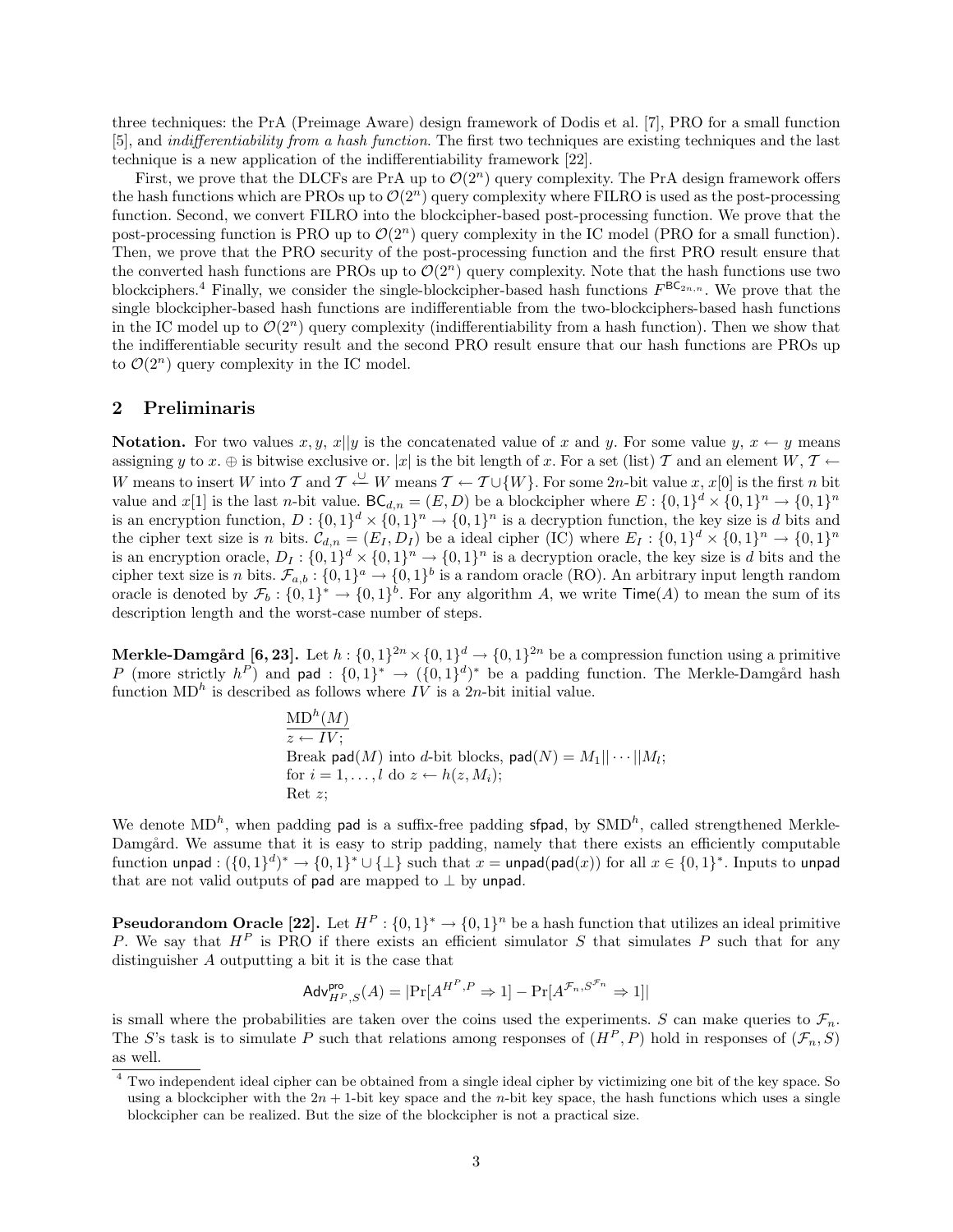**Preimage Awareness [7, 8].** The notion of preimage awareness is useful for PRO security proofs of NMAC hash functions. We only explain the definition of preimage awareness. Please see Section 3 of [8] for the spirit of the notion. Let  $F^P$  be a hash function using an ideal primitive P. The preimage awareness of  $F^P$  is estimated by the following experiment.

| $\text{Exp}_{F^P, P, \mathcal{E}, A}$   | $\text{oracle } P(m)$                        | $\text{oracle } \mathsf{Ex}(z)$           |
|-----------------------------------------|----------------------------------------------|-------------------------------------------|
| $x \stackrel{\$}{\leftarrow} A^{P,Ex};$ | $c \leftarrow P(m);$                         | $\text{oracle } \mathsf{Ex}(z)$           |
| $z \leftarrow F^P(x);$                  | $\alpha \stackrel{\cup}{\leftarrow} (m, c);$ | $V[z] \leftarrow \mathcal{E}(z, \alpha);$ |
| Ret $(x \neq V[z] \land Q[z] = 1);$     | $\text{Ret } c;$                             | $\text{Ret } V[z];$                       |

Here an adversary *A* is provided two oracles P and Ex. The oracle P provides access to the ideal primitive *P* and records a query histry *α*. The extraction oracle Ex provides an interface to an extractor *E*, which is a deterministic algorithm that uses *z* and the query history  $\alpha$  of  $P$ , and returns either  $\bot$  or an element  $x'$  such that  $F^P(x') = z$ . If *x'* can be constructed from  $\alpha$ , it returns *x'* and otherwise returns  $\bot$ . In this experiment, the (initially everywhere *⊥*) array Q and the (initially empty) array V are used. When *z* is queried to Ex,  $\mathsf{Q}[z] \leftarrow 1$  and then the output of  $\mathcal{E}(z, \alpha)$  is assigned to  $\mathsf{V}[z]$ . For the hash function  $F^P$ , the adversary *A*, and the extractor  $\mathcal{E}$ , we define the advantage relation

$$
\mathsf{Adv}_{F^P,P,\mathcal{E}}^{\mathsf{pra}} = \Pr[\mathsf{Exp}_{F^P,P,\mathcal{E},A}^{\mathsf{pra}} \Rightarrow \mathsf{true}]
$$

where the probabilities are over the coins used in running the experiments. When there exists an efficient extractor  $\mathcal E$  such that for any adversary  $A$  the above advantage is small, we say that  $F^P$  is preimage aware  $(PrA)$ .

The pra-advantage can be evaluated from the cr-advantage (collision resistance advantage) and the 1-wpra (1-weak PrA) advantage [8]. The 1-WPrA experiment is described as follows.

| \n $\text{Exp}_{FP, P, \mathcal{E}^+,\mathcal{A}}^{mpr}_{r,P, \mathcal{E}^+,\mathcal{A}}\n \quad \text{oracle } P(m)$ \n | \n $\text{oracle } P(m)$ \n                                                                                     | \n $\text{oracle } \mathsf{Ex}^+(z)$ \n |
|--------------------------------------------------------------------------------------------------------------------------|-----------------------------------------------------------------------------------------------------------------|-----------------------------------------|
| \n $\begin{aligned}\n &\stackrel{\$}{z \leftarrow} P^P(x);\n \end{aligned}$ \n                                           | \n $\alpha \leftarrow (m, c);\n \quad\n \begin{aligned}\n &\stackrel{\$}{Q[z] \leftarrow 1;\n \end{aligned}$ \n |                                         |
| \n $\text{Ret } (x \notin L \land Q[z] = 1);$ \n                                                                         | \n $\text{Ret } c;\n \quad\n \text{Ret } L;$ \n                                                                 |                                         |

The difference between the 1-WPrA experiment and the PrA experiment is the extraction oracle. In the 1-WPrA experiment, a multi-point extractor oracle  $Ex^+$  is used.  $Ex^+$  provides an interface to a multi-point extractor  $\mathcal{E}^+$ , which is a deterministic algorithm that uses *z* and  $\alpha$ , and returns either  $\perp$  or a set of an element in the domain of  $F^P$ . The output (set) of  $\mathcal{E}^+$  is stored in list *L*. Thus, if  $L \neq {\{\perp\}}$ , for any  $x' \in L$  $F^{P}(x') = z$ . In this experiment, an adversary *A* can make only a single query to  $Ex^+$ . For a hash function  $F^P$ , an adversary *A*, and a multi-point extractor  $\mathcal{E}^+$ , we define the advantage relation

$$
\mathsf{Adv}_{F^P,P,\mathcal{E}}^{\mathsf{1wpra}} = \Pr[\mathsf{Exp}_{F^P,P,\mathcal{E}^+,A}^{\mathsf{1wpra}} \Rightarrow \mathsf{true}]
$$

where the probabilities are over the coins used in running the experiments. When there exists an efficient multi-point extractor  $\mathcal{E}^+$  such that the above advantage is small for any adversary A, we say that  $F^P$  is 1-WPrA.

The definition of the cr-advantage as follows. Let *A* be an adversary that outputs a pair of values *x* and x<sup>'</sup>. To hash function  $F^P$  using primitive P and adversary A we associate the advantage relation

$$
\mathsf{Adv}_{F^P,P}^{\mathsf{cr}}(A) = \Pr[(x,x') \xleftarrow{\$} A^P : F^P(x) = F^P(x') \land x \neq x']
$$

where the probability is over the coins used by *A* and primitive *P*.

Then the pra-advantage can be evaluated as follows.

Exp1wpra

**Lemma 1 (Lemmas 3.3 and 3.4 of [8]).** Let  $\mathcal{E}^+$  be an arbitrary multi-point extractor. There exists an  $ext{ractor}$  *E* such that for any pra-advarsary  $A^{pra}$  making  $q_e$  extraction queries and  $q_p$  primitive queries there *exists 1-wpra adversary A*1wpra *and cr-adversary A*cr *such that*

$$
\mathsf{Adv}_{F^P,P,\mathcal{E}}^{\mathsf{pra}}(A^{\mathsf{pra}}) \leq q_e \cdot \mathsf{Adv}_{F^P,P,\mathcal{E}^+}^{\mathsf{1wpra}}(A^{\mathsf{1wpra}}) + \mathsf{Adv}_{F^P,P}^{\mathsf{cr}}(A^{\mathsf{cr}}).
$$

 $A^{1 \text{wpra}}$  *runs in time at most*  $\mathcal{O}(q_e \text{Time}(\mathcal{E}^+))$  *and makes the same number of P queries as*  $A^{\text{pra}}$ *.*  $A^{\text{cr}}$  *asks*  $q_P$ *queries and run in time*  $\mathcal{O}(q_e \cdot \text{Time}(\mathcal{E}^+))$ *.*  $\mathcal{E}$  *runs in the same time as*  $\mathcal{E}^+$ *.*  $\blacklozenge$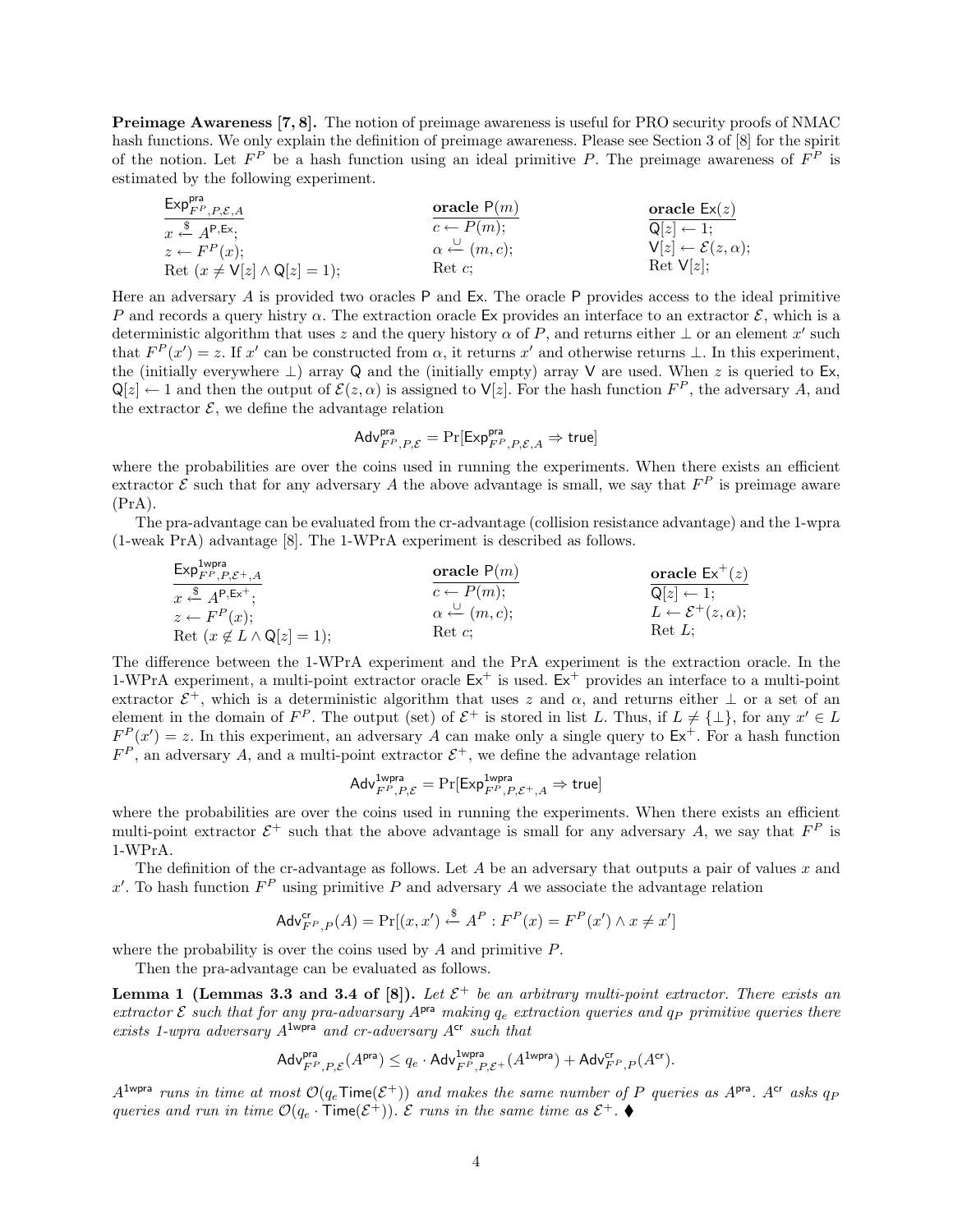**NMAC Hash Function.** Let  $g: \{0,1\}^n \to \{0,1\}^n$  be a function and  $H^P: \{0,1\}^* \to \{0,1\}^n$  be a hash function using primitive *P* such that *g* is not used in  $H^P$ . Dodis et al. [8] proved that the PRO security of the NMAC hash function  $q \circ H^P$  can be reduced into the PrA security of  $H^P$ .

**Lemma 2** (Theorem 4.1 of [8]). Let P be an ideal primitive, g be a random oracle and  $\mathcal{E}$  be any extractor *for*  $H^P$ . Then there exists a simulator  $S = (S_P, S_q)$  such that for any PRO adversary A making at most  $q_F, q_P, q_g$  queries to its three oracles  $(\mathcal{O}_F, \mathcal{O}_P, \mathcal{O}_g)$  where  $(\mathcal{O}_F, \mathcal{O}_P, \mathcal{O}_g) = (g \circ H^P, P, g)$  or  $(\mathcal{O}_F, \mathcal{O}_P, \mathcal{O}_g)$  $(\mathcal{F}_n, S_P, S_q)$ , there exists a PrA adversary B such that

$$
\mathsf{Adv}_{g\circ H^P,S}^{\mathsf{pro}}(A) \leq \mathsf{Adv}_{H^P,P,\mathcal{E}}^{\mathsf{pra}}(B).
$$

S runs in time  $\mathcal{O}(q_P + q_q \cdot \text{Time}(\mathcal{E}))$ . Let l be the length of the longest query made by A to  $\mathcal{O}_H$ . B runs in time  $\mathcal{O}(\text{Time}(A) + q_F t_H + q_P + q_g)$ , makes  $q_P + q_H q_F$  queries,  $q_g$  extraction queries, and outputs a preimage *of length at most l where for any input*  $M$  *to*  $H^P$  *the output of*  $H^P(M)$  *can be calculated within at most*  $t_H$ *times and*  $q_H$  *queries to*  $P$ *.* 

Dodis et al. proved that the SMD construction preserves the PrA security as follows. Therefore, the PRO security of the NMAC hash function using the SMD hash function can be reduced into the PrA security of the compression function.

**Lemma 3** (Theorem 4.2 of [8]). Let  $h^P$  be a compression function using an ideal primitive P. Let  $\mathcal{E}_h$ *be an arbitrary extractor for*  $h^P$ . There exists an extractor  $\mathcal{E}_H$  for  $\text{SMD}^{h^P}$  such that for any adversary  $A_H$ *making at most q<sup>P</sup> primitive queries and q<sup>e</sup> extraction queries and outputting a message at most l blocks there exists an adversary A<sup>h</sup> such that*

$$
\mathsf{Adv}_{\mathsf{SMD}^{h^P},P,\mathcal{E}_H}^{\mathsf{pra}}(A_H) \leq \mathsf{Adv}_{h^P,P,\mathcal{E}_h}^{\mathsf{pra}}(A_h)
$$

*E*<sub>H</sub> runs in time at most  $l(\text{Time}(\mathcal{E}_h) + \text{Time}(\text{unpad}))$ *.*  $A_h$  runs in time at most  $\mathcal{O}(\text{Time}(A_H) + q_e l)$ *, makes at most*  $q_H + q_P$  *ideal primitive queries, and makes at most*  $q_e$ *l extraction queries where*  $q_H$  *is the maximum number of P queries to calculate*  $SMD^{h^P}$ .

## **3 Blockcipher-Based Double-Length Hash Functions for PROs**

Let  $BC_{2n,n} = (E, D)$ ,  $BC_{2n,n}^1 = (E1, D1)$ ,  $BC_{2n,n}^2 = (E2, D2)$ , and  $BC_{2n,n}^3 = (E3, D3)$  be blockciphers. Let  $g: \{0,1\}^{2n} \to \{0,1\}^{2n}$  be a function. In this section, we propose the following DLHFs using a single blockcipher and prove that our hash functions are PROs up to  $\mathcal{O}(2^n)$  query complexity in the IC model.

$$
F^{\mathsf{BC}_{2n,n}}(M) = f^{\mathsf{BC}_{2n,n}}(\text{SMD}^{\text{DLCF}^{\mathsf{BC}_{2n,n}}}(M))
$$

where  $f^{BC_{2n,n}}(x) = E(x, c_1)||E(x, c_2)$  such that  $c_1$  and  $c_2$  are *n*-bit different constant values and are different from values which are defined by the compression function (see subsection 3.3). The hash functions use Hirose's compression function, Tandem-DM, and Abreast-DM as the underlying DLCF, respectively. We prove the PRO security by the three steps. Each step uses the PrA design framework, PRO for a small function and indifferentiability from a hash function, respectively.

**– Step 1.** We prove that Hirose's compression function, Tandem-DM, and Abreast-DM are PrA up to  $\mathcal{O}(2^n)$  query complexity in the IC model. Lemma 2 and Lemma 3 then ensure that the following NMAC hash function is PRO up to  $\mathcal{O}(2^n)$  query complexity as long as the blockcipher is IC and *g* is FILRO.

$$
F_1^{g,\mathrm{BC}^1_{2n,n}}(M)=g(\mathrm{SMD}^{\mathrm{DLCF}^{\mathrm{BC}^1_{2n,n}}}(M))
$$

 $-$  **Step 2.** We prove that  $f^{\mathsf{BC}_{2n,n}^3}$  is PRO up to  $\mathcal{O}(2^n)$  query complexity in the IC model where  $c_1$  and  $c_2$ are *n*-bit different values. Then, we prove that the PRO security of  $F_1$  and the PRO security of  $f$  ensure that the following hash function is PRO up to  $\mathcal{O}(2^n)$  query complexity in the IC model, namely, it can be used as RO up to  $\mathcal{O}(2^n)$  query complexity in the IC model.

$$
F_2^{\mathsf{BC}^2_{2n,n},\mathsf{BC}^3_{2n,n}}(M) = f^{\mathsf{BC}^3_{2n,n}}(\text{SMD}^{\mathsf{DLCF}^{\mathsf{BC}^2_{2n,n}}}(M))
$$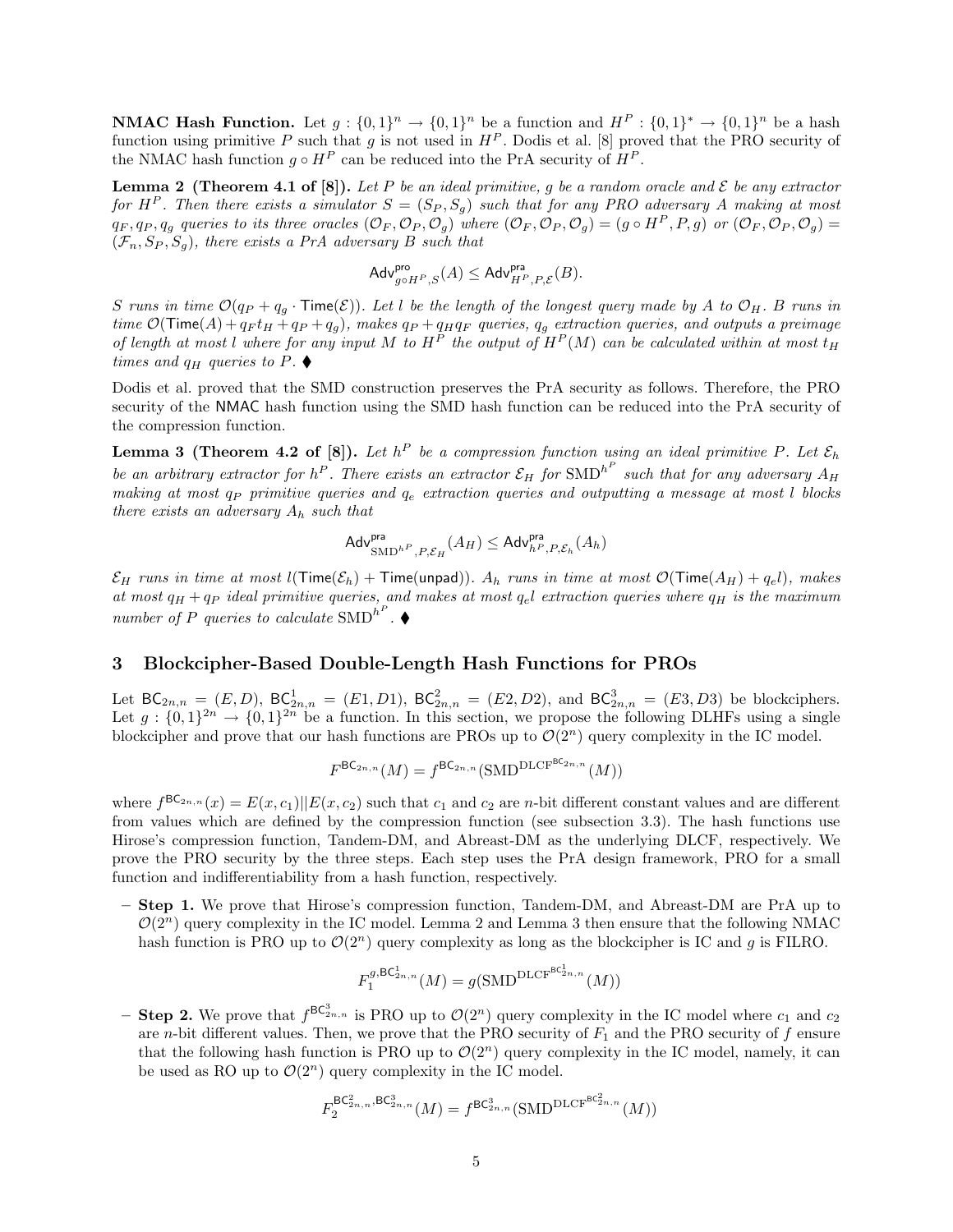**– Step 3.** This is the final step. We use the indifferentiability from a hash function: we prove that  $F^{\text{BC}_{2n,n}}$ is indifferentiable from  $F_2^{\mathsf{BC}_{2n,n}^2,\mathsf{BC}_{2n,n}^3}$  up to  $\mathcal{O}(2^n)$  query complexity in the IC model. Then, we prove that the indifferentiable result and the PRO security of  $F_2$  ensure that  $F^{\text{BC}_{2n,n}}$  is PRO up to  $\mathcal{O}(2^n)$ query complexity in the IC model.<sup>5</sup>

## **3.1 Step 1**

We prove that Hirose's compression function [13] is PrA up to  $\mathcal{O}(2^n)$  query complexity as long as the blockcipher is an ideal cipher. Similarly, we can prove that Abreast-DM and Tandem-DM [16] are PrA. These proofs are given in Appendix B and Appendix C, respectively.

 $\textbf{Definition 1} \ \left( \textbf{Hirose's Compression Function} \right) \textbf{.} \ Let \ \textsf{BC}_{2n,n}^1 = (E1,D1) \ be \ a \ block cipher. \ Let \ \textsf{CF}^{\textsf{Hirose}}[\textsf{BC}_{2n,n}^1]:$  $\{0,1\}^{2n}\times\{0,1\}^n\rightarrow\{0,1\}^{2n}\;be\;a\;compression\;function\;such\;that\;(G_i,H_i)=\mathsf{CF}^{\mathsf{Hirose}}[\mathsf{BC}_{2n,n}^1](G_{i-1}||H_{i-1},M_i)$ where  $G_i, H_i, G_{i-1}, H_{i-1} \in \{0,1\}^n$  and  $M_i \in \{0,1\}^n$ .  $(G_i, H_i)$  is calculated as follows:

$$
G_i = G_{i-1} \oplus E1(H_{i-1}||M_i, G_{i-1})
$$
\n(1)

$$
H_i = C \oplus G_{i-1} \oplus E1(H_{i-1}||M_i, G_{i-1} \oplus C, )
$$
\n(2)

*We call the procedure 1 "first block" and the procedure 2 "second block".* 

**Lemma 4 (Hirose's Compression Function is PrA).** Let  $C_{2n,n}^1 = (E1_I, D1_I)$  be an ideal cipher. There *exists an extractor*  $\mathcal{E}$  *such that for any adversary*  $A$  *making at most q<sub>P</sub> queries to*  $C_{2n,n}$  *and*  $q_e$  *extraction queries we have*

$$
\mathsf{Adv}^{\mathsf{pra}}_{\mathsf{CF}^{\mathsf{Hirose}}[\mathcal{C}^1_{2n,n}],\mathcal{C}^1_{2n,n},\mathcal{E}}(A) \leq \frac{2q_P^2}{(2^n-2q_P)^2} + \frac{2q_P}{2^n-2q_P} + \frac{2q_Pq_e}{(2^n-q_P)^2}
$$

*where*  $\mathcal{E}$  *runs in time at most*  $\mathcal{O}(q_e q_P)$ .

*Proof.* We prove that Hirose's compression function is 1-WPrA, and then Lemma 1 gives the final bound. We note that Theorem 3 of [11] upperbounds the cr-advantage of *A* by  $2q_P^2/(2^n - 2q_P)^2 + 2q_P/(2^n - 2q_P)$ , yielding the first two terms.

Intuitively, the 1-WPrA game for the compression function is that *A* declares a value *z* then an extractor outputs preimages, stored in *L*, of *z* which can be constructed from input-output values of *A*'s queries to  $\mathcal{C}^1_{2n,n}$ . Then *A* outputs a new preimage of *z* which is not stored in *L*. Note that *A* can adaptively query to  $\mathcal{C}_{2n,n}^1$ . We define the multi-point extractor to utilize the preimage resistant bound, proven in [11], of Hirose's compression function in Fig. 2. If an input-output triple of the first block is defined, automatically the input of the second block is defined, and vice versa, from the definition of the compression function. For a query  $(z, \alpha)$  to  $\mathcal{E}^+$ , when there is an input-output triple  $(k, x, y)$  such that  $x \oplus y = z[0]$ , the multi-point extractor  $\mathcal{E}^+$  checks whether the output of the second block is equal to  $z[1]$  or not and if this holds the multi-point extractor stores it in the return list *L*, and vice versa. Therefore, *A* must find a new preimage of *z* to win the 1-WPrA experiment. Thus one can straightforwardly adapt the preimage resistant advantage of the compression function (described in Theorem 5 of  $[11]$ <sup>6</sup> because the proof of Theorem 5 of  $[11]$  can be applied to the case that an adversary selects an image *z* of the compression function and then finds the preimage of *z*. The advantage is at most  $2q_P/(2^n - q_P)^2$ . *ut*

Lemma 4 ensures the following theorem via Lemma 2 and Lemma 3 where  $F_1$  is PRO up to  $\mathcal{O}(2^n)$  query complexity.

 $5$  One may think that since indifferentiability from a hash function considers indifferentiability of two hash functions based on small primitives, the universal composability (UC) [3] may be extended to this setting. However, this is not true because indifferentiability from a hash function follows the indifferentiability framework [22] and the definition of the indifferentiability framework is slightly different from that of the UC framework: indifferentiability considers "reducibility" of one system to another and UC considers "composability" of several systems.

 $6$  Note that while the 1-WPrA bound is equal to the preimage bound, this is not trivial because one needs to construct the extractor that converts the preimage bound into the 1-WPrA bound.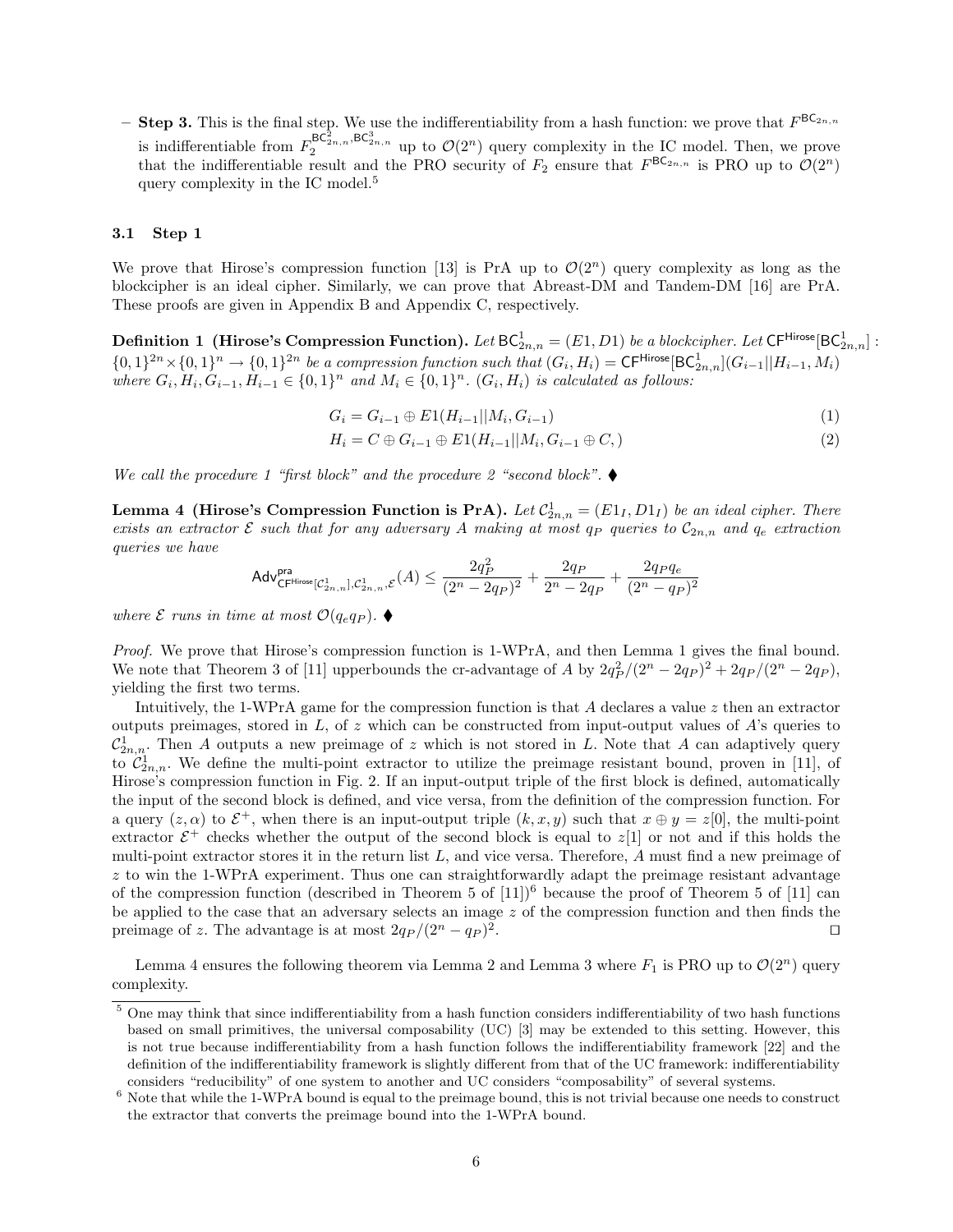$\textbf{algorithm} \ \mathcal{E}^+(z,\alpha)$ Let *L* be an empty list;  $\text{Parse } (k_1, x_1, y_1), \ldots, (k_i, x_i, y_i) \leftarrow \alpha; // E1(k_j, x_j) = y_j$ For  $j = 1$  to  $i$  do If  $z[0] = x_j \oplus y_j$  then  $y \leftarrow E1_I(k_j, x_j \oplus C);$ If  $z[1] = C \oplus x_j \oplus y$  then  $L \leftarrow (x_j||k[0], k[1])$ ; If  $z[1] = x_j \oplus y_j$  then  $y \leftarrow E1_I(k_j, x_j \oplus C);$ If  $z[0] = C ⊕ x_j ⊕ y$  then  $L \leftarrow (x_j ⊕ C) ||k[0], k[1]$ ; If *L* is not an empty list then return *L* otherwise return *⊥*;



**Theorem 1.** There exists a simulator  $S_1 = (S1_q, S1_c)$  where  $S1_c = (S1_E, S1_D)$  such that for any distinguisher  $A_1$  making at most  $(q_H, q_q, q_E, q_D)$  queries to four oracles which are  $(F_1, g, E_1, D_1)$  or  $(\mathcal{F}_{2n}, S_1, S_1, S_1, D_1)$ , *we have*

$$
\mathsf{Adv}_{F_1^{g,C_{2n,n}^1},S1}^{\mathsf{pro}}(A_1) \leq \frac{2Q_1^2}{(2^n-2Q_1)^2} + \frac{2Q_1}{2^n-2Q_1} + \frac{2lq_gQ_1}{(2^n-Q_1)^2}
$$

where  $S_1$  works in time  $\mathcal{O}(q_E + q_D + l q_g Q_1) + l q_g \times$  Time(unpad) and  $S1_g$  makes  $q_g$  queries to  $\mathcal{F}_{2n}$  where  $Q_1 = 2l(q_H + 1) + q_E + q_D$ .  $S1_q$  simulates g, which makes one query to  $\mathcal{F}_{2n}$  for one  $S1_q$  query, and  $S1_c$ , *which makes no query, simulates the ideal cipher.*  $\blacklozenge$ 

#### **3.2 Step 2**

**Lemma 5**  $(f^{C_{2n,n}^3}$  is PRO). Let  $C_{2n,n}^3 = (E3_I, D3_I)$  be an ideal cipher. Let  $g = \mathcal{F}_{2n,2n}$ . There exists a *simulator*  $S = (S_E, S_D)$  *such that for any distinguisher*  $A_2$  *making at most*  $q_f$ ,  $q_E$  *and*  $q_D$  *queries to oracles*  $(\mathcal{O}_f, \mathcal{O}_E, \mathcal{O}_D)$  where  $(\mathcal{O}_f, \mathcal{O}_E, \mathcal{O}_D) = (f^{\mathcal{C}_{2n,n}^3}, E3_I, D3_I)$  or  $(\mathcal{O}_f, \mathcal{O}_E, \mathcal{O}_D) = (g, S_E, S_D)$ , we have

$$
\mathsf{Adv}_{f^{\mathcal{C}^3_{2n,n}},\mathsf{S}}^{\mathsf{pro}}(A_2) \leq \frac{q_f+q_E+q_D}{2^n}
$$

*where* S *works in time*  $\mathcal{O}(\text{Time}(A_2) + q_E + q_D)$  *and makes at most queries*  $q_E + q_D$ . S *simulates the ideal*  $$ 

*Proof.* We define  $S = (S_E, S_D)$  such that it simulates  $C_{2n,n}^3 = (E_{2I}, D_{2I})$  and the relation among responses of  $(f^{C_{2n,n}^3}, E3_I, D3_I)$  holds in responses of  $(g, \mathsf{S}_E, \mathsf{S}_D)$  as well. Since the relation  $f^{C_{2n,n}^3}(k) = E3_I(k, c_1)||E3_I(k, c_2)$ holds, we define S so that  $S_E(k, c_1)$   $|S_E(k, c_2) = g(k)$ . That is,  $S_E(k, c_1) = y[0]$ ,  $S_E(k, c_2) = y[1]$ ,  $S_D(k, y[0]) =$  $c_1$ , and  $S_D(k, y[1]) = c_2$  where  $y = g(k)$ .

| simulator ${\sf S}_E(k,x)$ |                                                                                    |  |  |
|----------------------------|------------------------------------------------------------------------------------|--|--|
|                            | 01 If $E[k, x] \neq \perp$ , ret $E[k, x]$ ;                                       |  |  |
|                            | 02 If $E[k, c_1] = \perp$ ,                                                        |  |  |
| 03                         | $y^* \leftarrow g(k);$                                                             |  |  |
| 04                         | $E[k, c_1] \stackrel{\$}{\leftarrow} y^* [0];$                                     |  |  |
| 05 —                       | $D[k, E[c_1, x]] \leftarrow c_1;$                                                  |  |  |
| 06                         | $E[k, c_2] \stackrel{\$}{\leftarrow} y^*[1];$                                      |  |  |
| 07                         | $D[k, E[c_2, x]] \leftarrow c_2;$                                                  |  |  |
|                            | 08 If $x \neq c_1$ and $x \neq c_2$ ,                                              |  |  |
| 09                         | $\mathsf{E}[k,x] \stackrel{\$}{\leftarrow} \{0,1\}^n \backslash \mathcal{T}_E[k];$ |  |  |
| 10                         | $D[k, E[k, x]] \leftarrow x;$                                                      |  |  |
|                            | 11 Ret $E[k, x]$ ;                                                                 |  |  |

**simulator**  $S_D(k, y)$  $11$  If  $D[k, y] ≠ ⊥$ , ret  $D[k, y]$ ; 12 If  $E[k, c_1] = \perp$ , 13 *y*  $y^* \leftarrow g(k);$ 14 **E**[ $k, c_1$ ]  $\stackrel{\$}{\leftarrow} y^*$ [0]; 15  $D[k, E[c_1, x]] \leftarrow c_1;$ 16 **E**[ $k, c_2$ ]  $\stackrel{\$}{\leftarrow} y^*[1];$ 17  $D[k, E[c_2, x]] \leftarrow c_2;$ 18 If  $D[k, y] \neq \perp$ , 19  $D[k, y] \xleftarrow{\$} \{0, 1\}^n \setminus \{ \mathcal{T}_D[k] \};$ 20  $E[k, D[k, y]] \leftarrow y;$ 21 Ret D[*k, y*];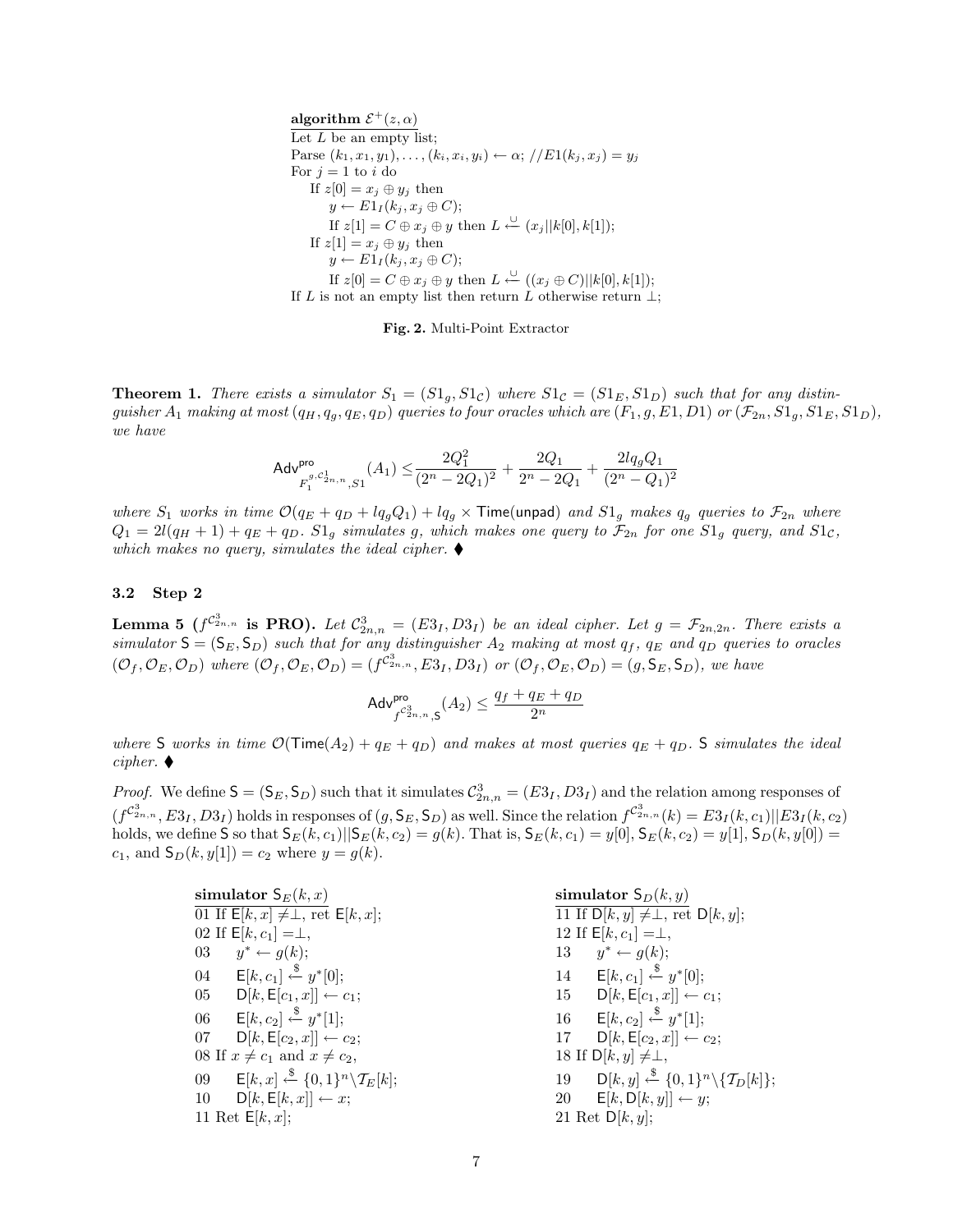S has (initially everywhere ⊥) arrays  $E$ , D and (initially empty) tables  $\mathcal{T}_E$ ,  $\mathcal{T}_D$ . When  $y = S_E(k, x)$ , *y* is stored in  $E[k, x]$  and *x* is stored in  $D[k, y]$ . For any  $(k, x)$  such that  $E[k, x] \neq \perp$ ,  $E[k, x]$  is stored in  $\mathcal{T}_E[k]$ , and for any  $(k, y)$  such that  $D[k, y] \neq \perp$ ,  $D[k, y]$  is stored in  $\mathcal{T}_D[k]$ .

We give the proof via a game-playing argument on the game sequences Game 0, Game 1, Game 2. Game 0 is the  $f^{\tilde{C}_{2n,n}^3}$  scenario and Game 2 is the *g* scenario. In each game,  $A_2$  can make queries to three oracles  $(\mathcal{O}_f, \mathcal{O}_E, \mathcal{O}_D)$ . Let *Gj* be the event that in Game *j* the distinguisher  $A_2$  outputs 1. Therefore,  $Pr[A^{f^{C_{2n,n}^3},E_{3I},D_{3I}} \Rightarrow 1] = Pr[G0]$  and  $Pr[A^{g,S_E,S_D} \Rightarrow 1] = Pr[G2]$ . Thus

$$
\mathsf{Adv}_{f^{C_{2n,n}^3},S}^{\mathsf{pro}}(A_2) = |\Pr[G0]-\Pr[G2]| \leq |\Pr[G1]-\Pr[G0]| + |\Pr[G2]-\Pr[G1]|
$$

**Game 0:** Game 0 is the  $f^{C_{2n,n}^3}$  scenario. So  $(\mathcal{O}_f, \mathcal{O}_E, \mathcal{O}_D) = (f^{C_{2n,n}^3}, E_{2f}, D_{2f})$ .

**Game 1:** We change the underlying ideal cipher from  $\mathcal{C}_{2n,n}^3$  to S. So  $(\mathcal{O}_f, \mathcal{O}_E, \mathcal{O}_D) = (f^{\mathsf{S}}, \mathsf{S}_E, \mathsf{S}_D)$  where  $f^{\mathsf{S}}(k) = \mathsf{S}_E(k, c_1) \|\mathsf{S}_E(k, c_2)$ . Note that only **S** has oracle access to *g*.

We must show that the  $A_2$ 's view has statistically close distribution in Game 0 and Game 1. Since the difference between the games is the underlying function, we show that the output of the functions is statistically close; this in turn shows that the *A*2's view has statistically close distribution in Game 0 and Game 1.

In the following, we use the following lazily-sample method of the ideal cipher.

| <b>Encryption Oracle</b> $E_I(k, x)$                                    | Decryption Oracle $D_I(k, y)$                                                           |
|-------------------------------------------------------------------------|-----------------------------------------------------------------------------------------|
| 01 If $\overline{\mathsf{E}[k,x]} \neq \perp$ , ret $\mathsf{E}[k,x]$ ; | $\overline{11 \text{ If } D[k, y] \neq \perp}$ , ret $D[k, y]$ ;                        |
| 02 If $E[k, c_1] = \perp$ ,                                             | 12 If $E[k, c_1] = \perp$ ,                                                             |
| 03 $E[k, c_1] \stackrel{\$}{\leftarrow} \{0, 1\}^n$ ;                   | 13 $E[k, c_1] \xleftarrow{\$} \{0, 1\}^n$ ;                                             |
| 04 $D[k, E[c_1, x]] \leftarrow c_1;$                                    | 14 $D[k, E[c_1, x]] \leftarrow c_1;$                                                    |
| 05 $E[k, c_2] \xleftarrow{\$} \{0, 1\}^n \setminus \{E[k, c_1]\};$      | $\mathsf{E}[k, c_2] \xleftarrow{\$} \{0, 1\}^n \setminus \{\mathsf{E}[k, c_1]\};$<br>15 |
| 06 $D[k, E[c_2, x]] \leftarrow c_2;$                                    | $D[k, E[c_2, x]] \leftarrow c_2;$<br>16                                                 |
| 07 If $x \neq c_1$ and $x \neq c_2$ ,                                   | 17 If $D[k, y] \neq \perp$ ,                                                            |
| 08 $E[k, x] \xleftarrow{\$} \{0, 1\}^n \backslash \mathcal{T}_E[k];$    | 18 $D[k, y] \xleftarrow{\$} \{0, 1\}^n \setminus \{ \mathcal{T}_D[k] \};$               |
|                                                                         | $E[k, D[k, y]] \leftarrow y;$<br>19                                                     |
| 10 Ret $E[k, x]$ ;                                                      | 20 Ret $D[k, y]$ ;                                                                      |
| 09 $D[k, E[k, x]] \leftarrow x;$                                        |                                                                                         |

E and D are (initially everywhere  $⊥$ ) arrays and  $\mathcal{T}_E$  and  $\mathcal{T}_D$  (initially empty) tables. For any  $(k, x)$  such that  $E[k, x] \neq \perp$ ,  $E[k, x]$  is stored in  $\mathcal{T}_E[k]$ , and for any  $(k, y)$  such that  $D[k, y] \neq \perp$ ,  $D[k, y]$  is stored in  $\mathcal{T}_D[k]$ . On a query which the key element is  $k$ , first the output of  $E_I(k, c_1)$  is determined (Steps 03-04 or Steps 13-14) and second the output of  $E_I(k, c_2)$  is determined (Steps 05-06 or Steps 15-16). Then the outputs of  $E_I(k, x)$  such that  $x \neq c_1$  and  $x \neq c_2$  are determined. Since no adversary (distinguisher) learns  $E_I(k, c_1)$  and  $E_I(k, c_2)$  until querying the corresponding value, the procedures of Steps 03-06 and 13-16 do not affect the lazily-sample ideal cipher simulation.

We consider the difference of the ideal cipher and S. On a query in which the key element is *k*, the output of  $S_E(c_2, k)$  is randomly chosen from  $\{0, 1\}^n$  because g is RO while the output of  $E_I(c_2, k)$  is randomly chosen from  $\{0,1\}^n \setminus \{E[k,c_1]\}$ . Thus the statistical distance between the uniform distribution in  $\{0,1\}^n$  and the uniform distribution in  $\{0,1\}^n \setminus \{E[k,c_1]\}$  is  $1/2^n$ . Since the number of queries to S is at most  $q_f + q_E + q_D$ times,

$$
|\Pr[G1]-\Pr[G0]| \le \frac{q_f+q_E+q_D}{2^n}.
$$

**Game 2:** We change  $\mathcal{O}_f$  from  $f^{\mathsf{S}}(k)$  to g. So  $(\mathcal{O}_f, \mathcal{O}_E, \mathcal{O}_D) = (g, \mathsf{S}_E, \mathsf{S}_D)$  and this is the g scenario.

We show that the  $A_2$ 's view in Game G1 and Game G2 is equivalent.  $\mathcal{O}_f$  is different in both games. To prove the equivalence, we use the proof method in [5, 15]. Specifically, we prove the following two points. If those hold, then we can conclude that  $Pr[G1] = Pr[G2]$ .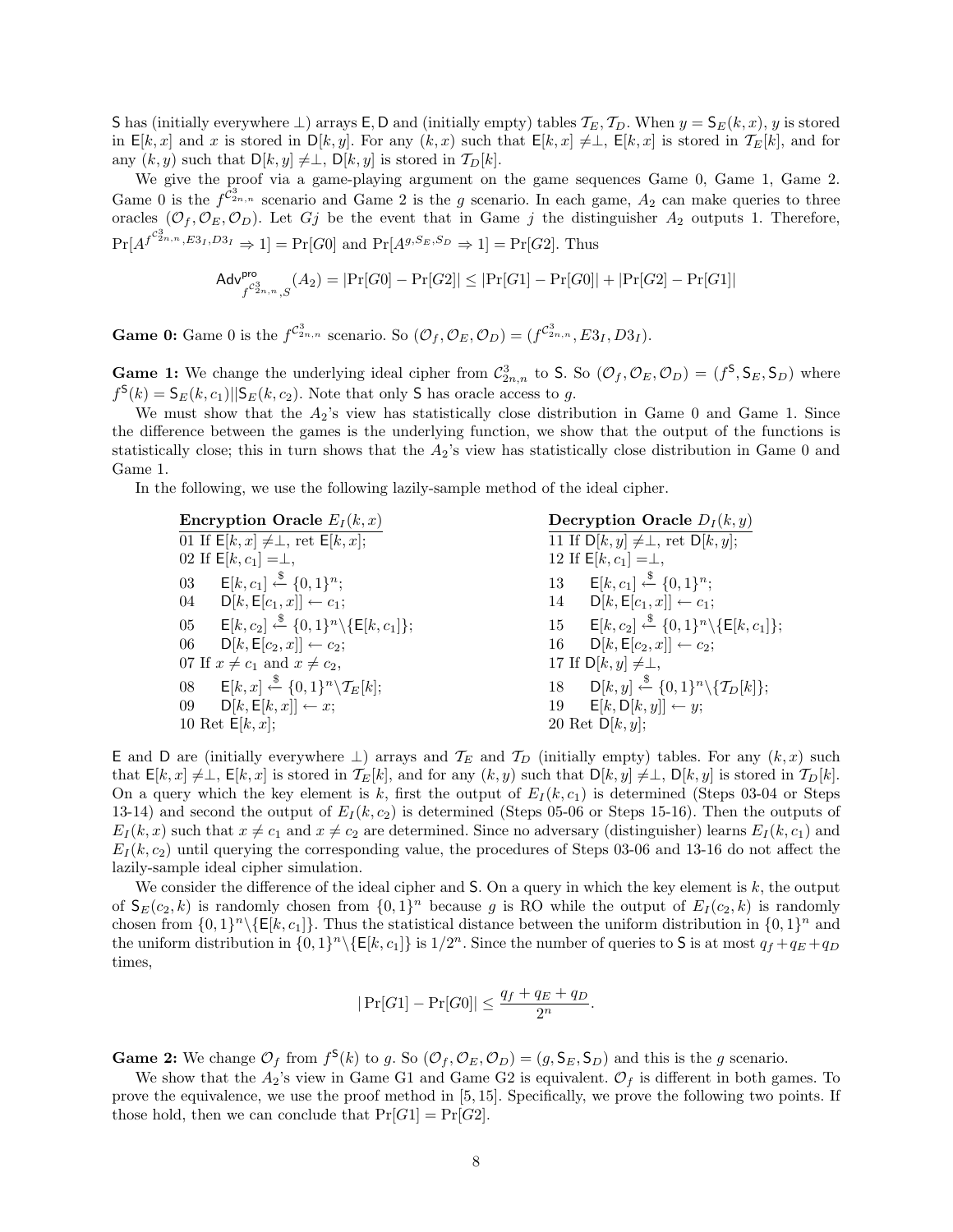- 1. In Game 1, for any query  $k \mathcal{O}_f(k)$  is defined by  $g(k)$ . If this holds, the output distribution of  $\mathcal{O}_f$  of Game 1 and Game 2 is the same.
- 2. In Game 2,  $\mathcal{O}_E$  and  $\mathcal{O}_D$  are consistent with  $\mathcal{O}_f$  as well as in Game 1.  $\mathcal{O}_f$  uses  $\mathcal{O}_E$  in Game 1, while does not in Game 2 (note that in both games  $(\mathcal{O}_E, \mathcal{O}_D) = (\mathsf{S}_E, \mathsf{S}_D)$ ). Thus, if this holds, the difference does not affect the output distribution of  $\mathcal{O}_E$  and  $\mathcal{O}_D$ . Namely, the output distribution of  $\mathcal{O}_E$  and  $\mathcal{O}_D$  is the same.

**Proof of Point 1.** In Game 1, for any query  $k \mathcal{O}_f(k) = \mathsf{S}_E(k,c_1) \leq k(k,c_2)$ . Since  $\mathsf{S}_E(k,c_1) = y^* [0]$  and  $\mathsf{S}_E(k, c_2) = y^*$ [1] where  $y^* = g(k), \mathcal{O}_f(k) = \mathsf{S}_E(k, c_1) || \mathsf{S}_E(k, c_2) = g(k).$ 

**Proof of Point 2.** In Game 1,  $\mathcal{O}_f$  uses  $\mathcal{O}_E$ , namely, if the outputs of  $S_E(k, c_1)$  and  $S_E(k, c_2)$  are defined,  $\mathcal{O}_f(k) = \mathsf{S}_E(k, c_1) \|\mathsf{S}_E(k, c_2)\|$ . So we must show that the same holds in Game 2. Since  $\mathsf{S}_E(k, c_1) = y^*[0]$ and  $S_E(k, c_2) = y^*$  [1] where  $y^* = g(k)$ , if the outputs of  $S_E(k, c_1)$  and  $S_E(k, c_2)$  are defined,  $g(k) =$  $S_E(k, c_1)$ ||S<sub>E</sub>(k, c<sub>2</sub>). Namely, in Game 2,  $\mathcal{O}_E$  and  $\mathcal{O}_D$  consistent with  $\mathcal{O}_f$  as in Game 1.

We thus have that  $Pr[G1] = Pr[G2]$ .

From above discussions, we have that

Abreast-DM.

$$
\mathsf{Adv}^{\mathsf{pro}}_{f^{\mathcal{C}^3_{2n,n}},S}(A_2) \leq \frac{q_f+q_E+q_D}{2^n}.
$$

Using Theorem 1 and Lemma 5, we show that  $F_2$  using Hirose's compression function is PRO up to  $\mathcal{O}(2^n)$  query complexity in the IC model. Similarly, we can prove the hash functions using Tandem-DM and

**Theorem 2** ( $F_2$  is PRO). There exists a simulator  $S_2 = (S2, S3)$  where  $S2 = (S2_E, S2_D)$  and  $S3 =$  $(S3<sub>E</sub>, S3<sub>D</sub>)$  such that for any distinguisher  $A_3$  making at most  $(q_H, q_{E2}, q_{D2}, q_{E3}, q_{D3})$  queries to five oracles *which are*  $(F_2, E_2, D_2, E_3, D_3)$  *or*  $(\mathcal{F}_{2n}, S_2, S_2, S_3, S_3, S_3)$ *, we have* 

$$
\mathsf{Adv}_{F_2^{c^2_{2n,n}, c^3_{2n,n}}\!, S_2}^{\mathsf{pro}}\!\left(A_3\right) \leq \!\frac{2Q_2^2}{(2^n-2Q_2)^2} + \frac{2Q_2}{2^n-2Q_2} + \frac{2lq_3Q_2}{(2^n-Q_2)^2} + \frac{q_H+q_3}{2^n}
$$

*where*  $S_2$  *works in time*  $\mathcal{O}(q_2 + l q_3 Q_2) + l q_3 \times$  **Time(unpad)** *and S3 makes*  $q_3$  *queries to*  $\mathcal{F}_{2n}$  *where*  $Q_2$  =  $2l(q_H + 1) + q_{E2} + q_{D2}, q_2 = q_{E2} + q_{D2}$  and  $q_3 = q_{E3} + q_{D3}$ .

*Proof.* We use Theorem 1 and Lemma 5. We define the simulator  $S_2 = (S2, S3)$  by  $S2 = S1_C$  and  $S3 = S^{S1_g}$ where  $(S1<sub>g</sub>, S1<sub>C</sub>)$  are defined in Theorem 1 and **S** is defined in Lemma 5. Namely,  $S2<sub>E</sub> = S1<sub>E</sub>$ ,  $S2<sub>D</sub> = S1<sub>D</sub>$ ,  $S3_E = S_E^{S1_g}$  and  $S3_D = S_D^{S1_g}$  where on a query to  $S3_E$ ,  $S_E$  accepts the query, calculates the output value by using *S*1*<sup>g</sup>* and returns it, and similarly *S*3*<sup>D</sup>* is defined. In the following, we evaluate the PRO bound of  $F_2^{\mathcal{C}_{2n,n}^2, \mathcal{C}_{2n}^3, n}$ . We assume that *A*<sub>2</sub> is a distinguisher such that the PRO bound of  $f^{\mathcal{C}_{2n,n}^3}$  is maximum, and *A*<sub>1</sub>

*ut*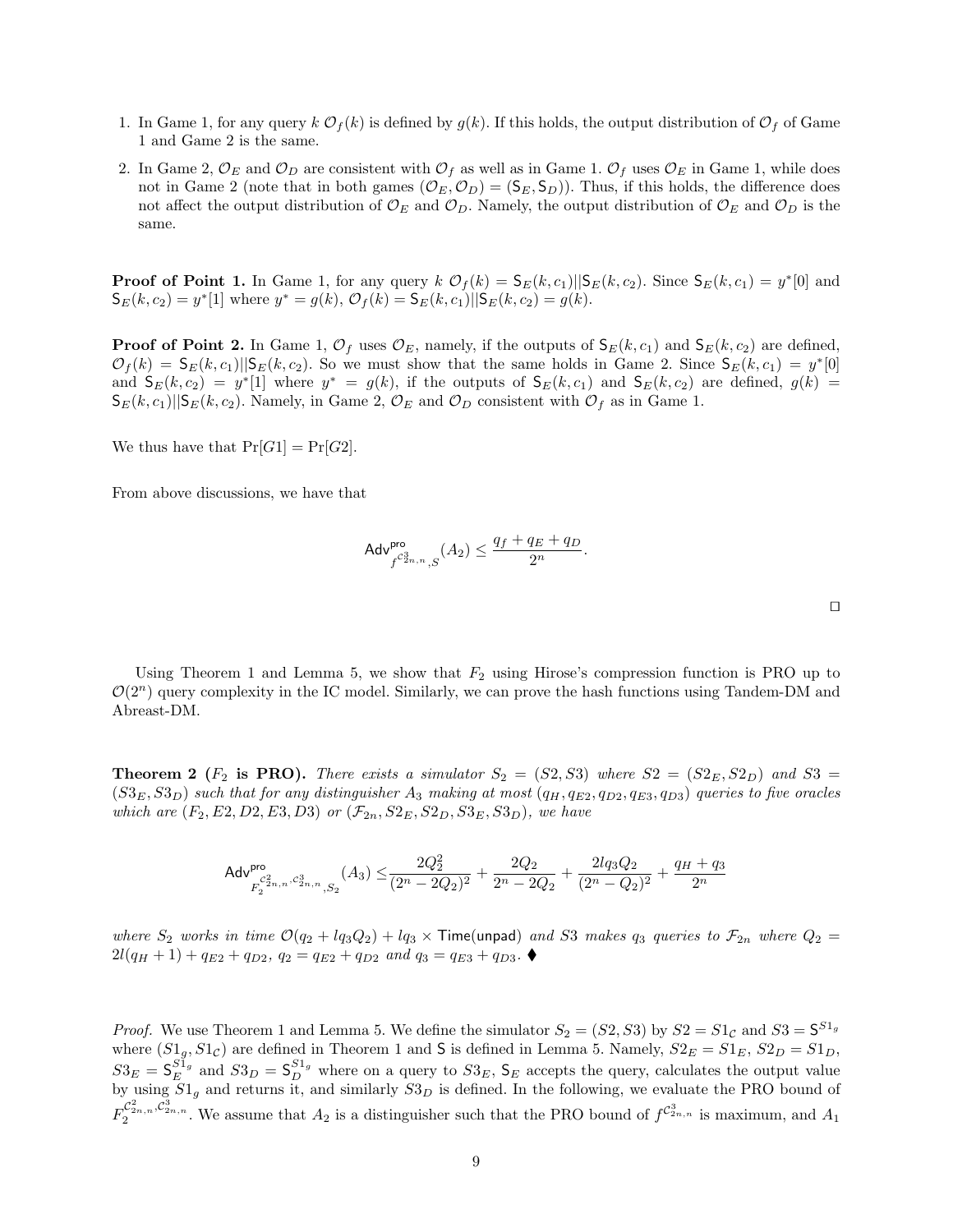is a distinguisher such that the PRO bound of  $F_1^{g,C_{2n,n}^2}$  is maximum. For any distinguisher  $A_3$ ,

$$
\begin{aligned} \mathsf{Adv}^{\mathsf{pro}}_{F_2^{c_{2n,n},c_{2n,n}^3,S_2}}(A_3)=& \big|\Pr[A_3^{F_2^{c_{2n,n}^2,c_{2n,n}^3,\mathcal{C}_{2n,n}^2,\mathcal{C}_{2n,n}^3,S_2} \Rightarrow 1] - \Pr[A_3^{\mathcal{F}_{2n},S2^{\mathcal{F}_{2n}},S3^{\mathcal{F}_{2n}}} \Rightarrow 1] \big| \\ =& \big|\Pr[A_3^{F_1^{f_2^{c_{2n,n}},\mathcal{C}_{2n,n}^2,\mathcal{C}_{2n,n}^2,\mathcal{C}_{2n,n}^3,\mathcal{C}_{2n,n}^3} \Rightarrow 1] - \Pr[A_3^{\mathcal{F}_{2n},S2^{\mathcal{F}_{2n}},S3^{\mathcal{F}_{2n}}} \Rightarrow 1] \big| \\ \leq& \big|\Pr[A_3^{F_1^{f_2^{c_{2n,n}},\mathcal{C}_{2n,n}^2,\mathcal{C}_{2n,n}^2,\mathcal{C}_{2n,n}^3} \Rightarrow 1] - \Pr[A_3^{F_1^{g,C_{2n,n}^2,S_2^{g_{2n,n}}} \Rightarrow 2] \big| + \\ & \big|\Pr[A_3^{F_1^{g,C_{2n,n}^2,\mathcal{C}_{2n,n}^2,S_2} \Rightarrow 1] - \Pr[A_3^{\mathcal{F}_{2n},S1^{\mathcal{F}_{2n}}S^{S1^{\mathcal{F}_{2n}}_3} \Rightarrow 1] \big| \\ \leq& \big|\Pr[A_2^{F_2^{g_{2n,n}},\mathcal{C}_{2n,n}^3} \Rightarrow 1] - \Pr[A_2^{g,S^g} \Rightarrow 1] | + \\ & \big|\Pr[A_1^{F_1^{g,C_{2n,n}^2,\mathcal{C}_{2n,n}^2} \Rightarrow 1] - \Pr[A_1^{F_2n,S1^{\mathcal{F}_{2n}},S1^{\mathcal{F}_{2n}}_3} \Rightarrow 1] \big| \\ =& \mathsf{Adv}^{\mathsf{pro}}_{F_2^{c_{2n,n}^3,S}}(A_2) + \mathsf{Adv}^{\mathsf{pro}}_{F_1^{c_{2n,n}^2,S_1}}(A_1). \end{aligned}
$$

The second equation holds because  $F_1^{f^{C_{2n,n}^3}, C_{2n,n}^2} = F_2^{C_{2n,n}^2, C_{2n,n}^3}$ . From the third equation to the forth equation, we change  $A_3^{F_1^{\mathcal{O}_a,c_{2n,n}^2},\mathcal{C}_{2n,n}^2,\mathcal{O}_b}$  to  $A_1^{\mathcal{O}_a,\mathcal{O}_b}$  and  $A_3^{\mathcal{O}_c,\mathcal{O}_d,\mathsf{S}^{\mathcal{O}_e}}$  to  $A_2^{\mathcal{O}_c,\mathcal{O}_d,\mathcal{O}_e}$ . The second last equation holds because *A*<sup>1</sup> and *A*<sup>2</sup> are distinguishers where the PRO bounds are maximum.

Thus, when using the bounds of Theorem 1 and Lemma 5, the PRO bound of  $F_2$  can be obtained where  $A_2$  can make at most  $(q_H, q_{E3}, q_{D3})$  queries to its three oracles (see Lemma 5) and  $A_1$  can make at most  $(q_H, q_3, q_{E2}, q_{D2})$  queries to its four oracles (see Theorem 1).  $\Box$ 

#### **3.3 Step 3**

In the following proof, we consider the hash function using Hirose's compression function. Using the same proof, we can prove the cases of Tandem-DM and Abreast-DM. So we omit these proofs. When using Hirose's compression function, we use the constant values  $c_1$  and  $c_2$  of the post-processing function  $f$  such that  $c_1$ and  $c_2$  are not equal to  $C \oplus IV[0]$  and  $IV[0]$  where  $IV$  is the initial value of SMD<sup>DLCFBC<sub>2*n,n*</sub></sup> and  $C$  is the constant value used in Hirose's compression function. If  $c_1$  and  $c_2$  which are equal to  $C \oplus IV[0]$  or  $IV[0]$ are used, we cannot prove the security of the hash function. In this case, we fail to construct a simulator. When using Tandem-DM,  $c_1$  and  $c_2$  are such that the values are not equal to  $IV[0]$  and  $IV[1]$ . When using Abreast-DM,  $c_1$  and  $c_2$  are such that the values are not equal to  $IV[0]$  and  $IV[1]$ .

First, we define the indifferentiability from a hash function as follows.

**Definition 2.** Let  $H_1^{P_1}$ :  $\{0,1\}^* \to \{0,1\}^{2n}$  and  $H_2^{P_2}$ :  $\{0,1\}^* \to \{0,1\}^{2n}$  be hash functions using ideal *primitives*  $P_1$  and  $P_2$ , respectively.  $H_1^{P_1}$  is indifferentiable from  $H_2^{P_2}$  if there exists a simulator *S* such that *for any distinguisher A*<sup>4</sup> *outputting a bit it is the case that*

$$
\mathsf{Adv}_{H_1^{P_1}, H_2^{P_2}, \mathcal{S}}^{\mathsf{indif}}(A_4) \leq |\Pr[A_4^{H_1^{P_1}, P_1} \Rightarrow 1] - \Pr[A_4^{H_2^{P_2}, \mathcal{S}^{P_2}} \Rightarrow 1]|
$$

*is small where the probabilities are taken over the coins used the experiments.* 

The following lemma is that *F* is indifferentiable from  $F_2$  up to  $\mathcal{O}(2^n)$  query complexity in the IC model.

**Lemma 6.** Let  $C_{2n,n} = (E_I, D_I)$  be an ideal cipher. Let  $C_{2n,n}^2 = (E_{Z_I}, D_{Z_I})$  and  $C_{2n,n}^3 = (E_{Z_I}, D_{Z_I})$  be *different ideal ciphers. There exists a simulator*  $S = (S_E, S_D)$  *such that for any distinguisher*  $A_4$  *making at*  $most\ q_F,\ q_E\ and\ q_D\ queries\ to\ its\ oracles\ (\mathcal{O}_F,\mathcal{O}_E,\mathcal{O}_D)\ which\ are\ (F^{\mathcal{C}_{2n,n}},E_I,D_I)\ or\ (F_2^{\mathcal{C}_{2n,n}^2,\mathcal{C}_{2n,n}^3},\mathcal{S}_E,\mathcal{S}_D),$ *we have*

$$
\mathsf{Adv}^{\mathsf{indif}}_{F^{C_{2n, n}, F_2^{C_{2n, n}}; c_{2n, n}^3, \mathcal{S}}}(A_4) \leq \frac{14 \times (2(lq_F+1) + q_E + q_D)}{2^n - (2(lq_F+1) + q_E + q_D)}
$$

*where S works* in time  $\mathcal{O}(\text{Time}(A) + 3(q_E + q_D))$  *and makes at most ideal cipher queries*  $q_E + q_D$ *. l is the maximum number of n-bit blocks of a query to*  $\mathcal{O}_F$ .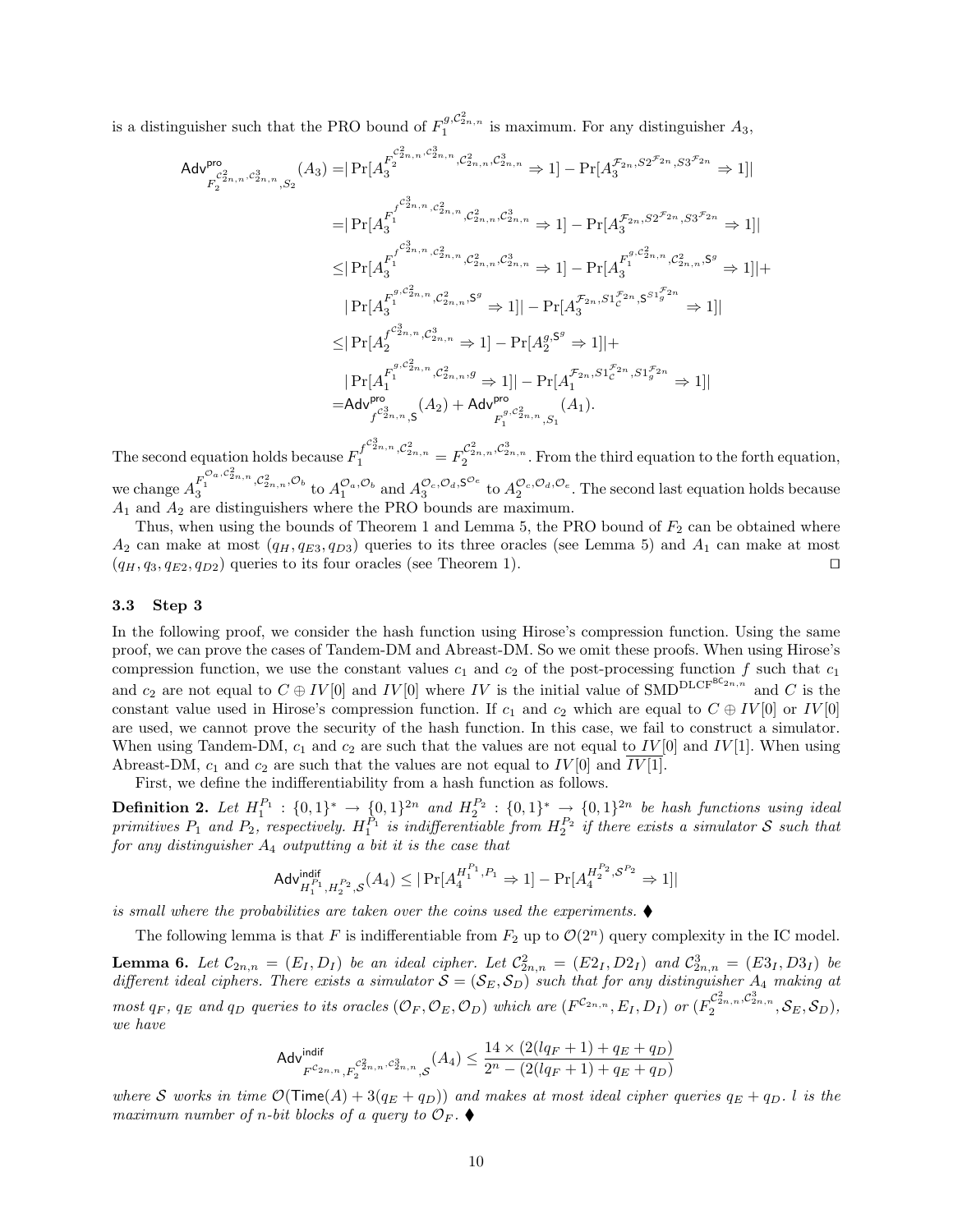simulator  $S_E(k, x)$ E01 If  $E[k, x] \neq \bot$  then ret  $E[k, x]$ ; E02 If  $E[k, c_1] = \perp$ , E03  $y \leftarrow E3_I(k, c_1);$ E04  $\mathsf{E}[k, c_1] \leftarrow y; \mathsf{D}[k, y] \leftarrow c_1;$ E05  $y \leftarrow E3_I(k, c_2);$ E06  $\mathsf{E}[k, c_2] \leftarrow y; \mathsf{D}[k, y] \leftarrow c_2;$ E07 If  $x \neq c_1$  and  $x \neq c_2$ , E08  $y \leftarrow E2_I(k, x);$ E09  $E[k, x] \leftarrow y$ ;  $D[k, y] \leftarrow x$ ; E10 Ret  $E[k, x]$ ;

**simulator** 
$$
\mathcal{S}_D(k, y)
$$
 \nD01 If  $D[k, y] \neq \perp$  then ret  $D[k, y];$  \nD02 If  $E[k, c_1] = \perp$ , \nD03  $y \leftarrow E3I(k, c_1);$  \nD04  $E[k, c_1] \leftarrow y; D[k, y] \leftarrow c_1;$  \nD05  $y \leftarrow E3I(k, c_2);$  \nD06  $E[k, c_2] \leftarrow y; D[k, y] \leftarrow c_2;$  \nD07 If  $D[k, y] = \perp$ , \nD08  $x \leftarrow D2I(k, y);$  \nD09  $E[k, x] \leftarrow y; D[k, y] \leftarrow x;$  \nD10 Ret  $x;$ 

**Fig. 3.** Simulator

*Proof.* Without loss of generality, we omit the padding function of our hash function which is more general case than including the padding function. In Fig. 3, we define a simulator  $S = (S_E, S_D)$  such that it simulates the ideal cipher  $C_{2n,n} = (E_I, D_I)$  and the relation among responses of  $(F^{C_{2n,n}}, E_I, D_I)$  holds in responses of  $(F_2^{\mathcal{C}_{2n,n}^2, \mathcal{C}_{2n,n}^3}, \mathcal{S}_E, \mathcal{S}_D)$  as well, namely,  $F^{\mathcal{S}}(M) = F_2^{\mathcal{C}_{2n,n}^2, \mathcal{C}_{2n,n}^3}$  (*M*). Since  $E2_I$  is used in inner calculations and  $E3<sub>I</sub>$  is used in the post-processing calculations, if for a query  $(k, x)$  to  $S<sub>E</sub>$   $(k, x)$  is used in the post-processing calculations, it returns the output of  $E3_I(k, x)$ , and otherwise it returns the output of  $E2_I(k, x)$ . Since in post-processing calculation the second value *x* of a *E* query is  $c_1$  or  $c_2$ , we define *S* such that  $S_E(k, x)$  is defined by  $E3_I(k, x)$ , if  $x = c_1$  or  $x = c_2$ , and is defined by  $E2_I(k, x)$  otherwise.<sup>7</sup> E and D are (initially everywhere *⊥*) arrays.

We give the proof via a game-playing argument on the game sequences Game 0, Game 1, and Game 2. Game 0 is the *F* scenario and Game 2 is the *F*<sup>2</sup> scenario. In each game, *A*<sup>4</sup> can make queries to three oracles  $(\mathcal{O}_F, \mathcal{O}_E, \mathcal{O}_D)$ . Let *Gj* be the event that in Game *j* the distinguisher  $A_4$  outputs 1. Therefore,  $Pr[A_4^{F^{C_{2n,n}}, E_I, D_I} \Rightarrow 1] = Pr[G0]$  and  $Pr[A_4^{F_2^{C_{2n,n}^2, C_{2n,n}^3}, S_E, S_D} \Rightarrow 1] = Pr[G2]$ . Thus

$$
\mathsf{Adv}^{\mathsf{indif}}_{F^{C_{2n},n}, F_2^{C_{2n}^2, n, c_{2n}^3}, \mathcal{S}}(A_4) = |\Pr[G0] - \Pr[G1]| \leq |\Pr[G1] - \Pr[G0]| + |\Pr[G2] - \Pr[G1]|
$$

**Game 0:** Game 0 is the *F* scenario. So  $(\mathcal{O}_F, \mathcal{O}_E, \mathcal{O}_D) = (F^{\mathcal{C}_{2n,n}}, E_I, D_I)$ .

**Game 1:** We modify the underlying functions  $(\mathcal{O}_E, \mathcal{O}_D)$  from  $(E_I, D_I)$  to  $(\mathcal{S}_E, \mathcal{S}_D)$ . So  $(\mathcal{O}_F, \mathcal{O}_E, \mathcal{O}_D)$  $(F^{\mathcal{S}}, \mathcal{S}_{E}, \mathcal{S}_{D})$  where only  $\mathcal{S}$  has oracle access to  $(\mathcal{C}_{2n,n}^2, \mathcal{C}_{2n,n}^3)$ .

We must show that the  $A_4$ 's view has statistically close distribution in Game 0 and Game 1. Since the difference between the games is the underlying function, we show that the output of the functions is statistically close; this in turn shows that the *A*4's view has statistically close distribution in Game 0 and Game 1. First we rewrite S in Fig. 4.  $\mathcal{C}_{2n,n}^3$  is hard-coded in the steps e03-e05, e06-e08, d03-05 and d06-08 where E2 and D2 are (initially everywhere *⊥*) arrays to store the output of the ideal cipher and *TE*<sup>2</sup> and *TD*<sup>2</sup> are (initially everywhere empty) tables. Similarly,  $\mathcal{C}_{2n,n}^3$  is hard-coded in Steps e10-e11 and d10-d11 where  $\textsf{E}3$ and D3 are (initially everywhere  $\perp$ ) arrays to store the output of the ideal cipher. For any k, if  $E2[k, x] \neq \perp$ ,  $E2[k, x] \in \mathcal{T}_{E2}[k]$ , and if  $D2[k, y] \neq \perp$ ,  $D2[k, y] \in \mathcal{T}_{D2}[k]$ .

In the following, we use the lazily-sample ideal cipher in Fig. 5. E and D are (initially everywhere *⊥*) arrays and  $\mathcal{T}_E$  and  $\mathcal{T}_D$  (initially empty) tables. For any  $(k, x)$  such that  $\mathsf{E}[k, x] \neq \perp$ ,  $\mathsf{E}[k, x]$  is stored in  $\mathcal{T}_E[k]$ , and for any  $(k, y)$  such that  $D[k, y] \neq \perp$ ,  $D[k, y]$  is stored in  $\mathcal{T}_D[k]$ . On a query which the key element is *k*, first the output of  $E_I(k, c_1)$  is determined (steps 03-04 or steps 13-14) and second the output of  $E_I(k, c_2)$ is determined (Steps 05-06 or Steps 15-16). Then the outputs of  $E_I(k, x)$  such that  $x \neq c_1$  and  $x \neq c_2$  are determined. Since no adversary (distinguisher) learns  $E_I(k, c_1)$  and  $E_I(k, c_2)$  until querying the corresponding value, the procedures of the steps 03-06 and 13-16 do not affect the lazily-sample ideal cipher simulation.

We compare the simulator with the lazily-sample ideal cipher. In the simulator and the ideal cipher,  $E[k, c_1]$  and  $E[k, c_2]$  (and also  $D[k, E[k, c_1]]$  and  $D[k, E[k, c_2]])$  are chosen from the same distribution, while

<sup>&</sup>lt;sup>7</sup> If  $c_1$  and  $c_2$  which are equal to  $C \oplus IV[0]$  or  $IV[0]$  are used, *S* cannot decide whether using  $E2_I$  or  $E3_I$ .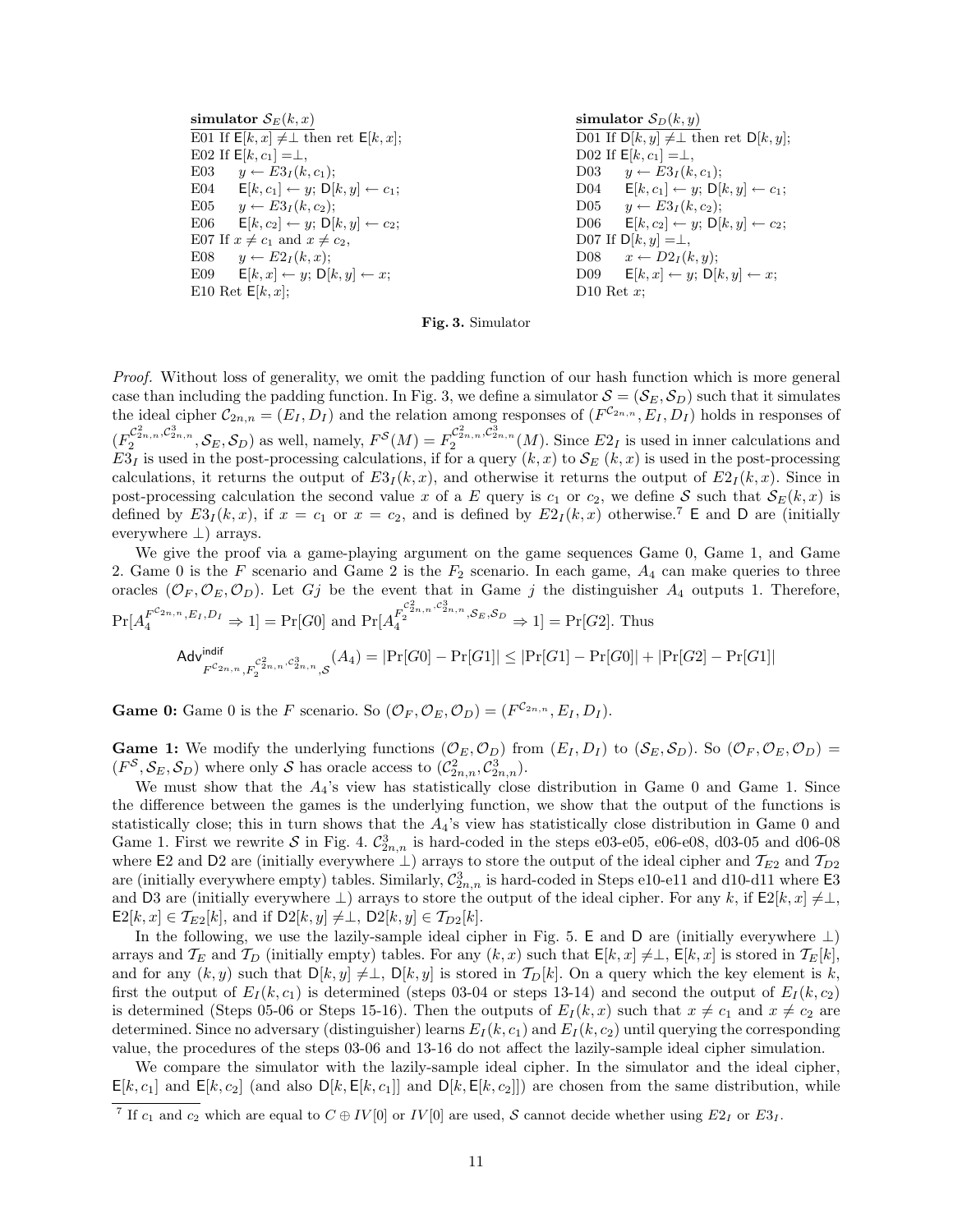**simulator**  $S_E(k, x)$  $\overline{e01}$  If  $E[k, x] ≠ ∥$  then ret  $E[k, x]$ ;  $e02$  If  $E[k, c_1] = \perp$ ,  $e03$ \$*←− {*0*,* 1*} n* ; e04 **E**3[ $k, c_1$ ] ←  $y_1$ ; D3[ $k, y_1$ ] ←  $c_1$ ; e05 **E**[ $k, c_1$ ] ← **E**3[ $k, c_1$ ]; **D**[ $k, y_1$ ] ←  $c_1$ ;  $e06$ \$*←− {*0*,* 1*} n \{y*1*}*;  $e^{07}$  **E**3[k, c<sub>2</sub>]  $\stackrel{\$}{\leftarrow} y_2$ ; D<sub>3</sub>[k, y<sub>2</sub>] ← c<sub>2</sub>;  $e08 \t E[k, c_1] \leftarrow E3[k, c_1]; D[k, y_2] \leftarrow c_1;$ e09 If  $x \neq c_1$  and  $x \neq c_2$ , e10 *y* \$*←− {*0*,* 1*} n \T<sup>E</sup>*2[*k*]; e11  $E2[k, x] \leftarrow y$ ; D2 $[k, y] \leftarrow x$ ;  $e12 \t E[k, x] \leftarrow y; D[k, y] \leftarrow x;$ e13 Ret  $E[k, x]$ ;

 $S_D(k, y)$  $\overline{d01}$  If  $D[k, y] \neq \perp$  then ret  $D[k, y]$ ; d02 If  $E[k, c_1] = \perp$ , d03 *y*<sup>1</sup> \$*←− {*0*,* 1*} n* ; d04  $\textsf{E3}[k, c_1] \leftarrow y_1; \textsf{D3}[k, y_1] \leftarrow c_1;$ d05 **E**[ $k, c_1$ ] ← **E**3[ $k, c_1$ ]; **D**[ $k, y_1$ ] ←  $c_1$ ; d06 *y*<sup>2</sup> \$*←− {*0*,* 1*} n \{y*1*}*; d07 **E**3[ $k, c_2$ ]  $\stackrel{\$}{\leftarrow} y_2$ ; D3[ $k, y_2$ ] ←  $c_2$ ; d08 **E**[ $k, c_1$ ] ← **E**3[ $k, c_1$ ]; **D**[ $k, y_2$ ] ←  $c_1$ ; d09 If  $D[k, y] = \perp$ , d10 *x* \$*←− {*0*,* 1*} n \T<sup>D</sup>*2[*k*]; d11  $E2[k, x] \leftarrow y$ ;  $D2[k, y] \leftarrow x$ ; d12  $E[k, x] \leftarrow y$ ;  $D[k, y] \leftarrow x$ ; d13 Ret *x*;

## **Fig. 4.** Revised Simulator

| Encryption Oracle $E_I(k,x)$                                            | Decryption Oracle $D_I(k, y)$                                           |
|-------------------------------------------------------------------------|-------------------------------------------------------------------------|
| 01 If $\overline{\mathsf{E}[k,x]} \neq \perp$ , ret $\mathsf{E}[k,x]$ ; | $\overline{11 \text{ If } D[k, y] \neq \perp}$ , ret $D[k, y]$ ;        |
| 02 If $E[k, c_1] = \perp$ ,                                             | 12 If $E[k, c_1] = \perp$ ,                                             |
| 03 $E[k, c_1] \xleftarrow{\$} \{0, 1\}^n$ ;                             | 13 $E[k, c_1] \xleftarrow{\$} \{0, 1\}^n$ ;                             |
| 04 $D[k, E[c_1, x]] \leftarrow c_1;$                                    | 14 $D[k, E[c_1, x]] \leftarrow c_1;$                                    |
| 05 $E[k, c_2] \xleftarrow{\$} \{0, 1\}^n \setminus \{E[k, c_1]\};$      | $E[k, c_2] \xleftarrow{\$} \{0, 1\}^n \setminus \{E[k, c_1]\};$<br>15   |
| 06<br>$D[k, E[c_2, x]] \leftarrow c_2;$                                 | $D[k, E[c_2, x]] \leftarrow c_2;$<br>$16\,$                             |
| 07 If $x \neq c_1$ and $x \neq c_2$ ,                                   | 17 If $D[k, y] \neq \perp$ ,                                            |
| 08 $E[k, x] \xleftarrow{\$} \{0, 1\}^n \backslash \mathcal{T}_E[k];$    | 18 $D[k, y] \xleftarrow{\$} \{0, 1\}^n \setminus \{\mathcal{T}_D[k]\};$ |
| 09 $D[k, E[k, x]] \leftarrow x;$                                        | 19 $\mathsf{E}[k,\mathsf{D}[k,y]] \leftarrow y;$                        |
| 10 Ret $E[k, x]$ ;                                                      | 20 Ret $D[k, y]$ ;                                                      |
|                                                                         |                                                                         |

**Fig. 5.** Lazily-Sample Ideal Cipher

 $E[k, x]$  (and  $D[k, E[k, x]]$ ) where  $x \neq c_1$  and  $x \neq c_2$  is chosen different distribution. If in the step e10 *y* is randomly chosen from  $\mathcal{T}_{E2}[k] \cup \{E[k,c_1], E[k,c_2]\}$  and in the step d10 *x* is randomly chosen from  $\mathcal{T}_{D2}[k] \cup$ *{c*1*, c*2*}*, then the output distribution of the simulator and the ideal cipher is the same. That is, if any value *y* randomly chosen from  $\{0,1\}^n \setminus \mathcal{T}_{E2}[k]$  does not collide  $\mathsf{E}[k,c_1]$  and  $\mathsf{E}[k,c_2]$  and any value *x* randomly chosen from  $\{0,1\}^n \setminus \mathcal{T}_{D2}[k]$  does not collide  $c_1$  and  $c_2$ , then the output distribution between them is the same. Since for any *k*, the number of values in  $T_{E2}[k]$  and  $T_{D2}[k]$  is at most  $2lq_F + q_E + q_D$ , the statistical distance of  $E[k, x]$  (and  $D[k, E[k, x]]$ ) where  $x \neq c_1$  and  $x \neq c_2$  is at most  $2/(2^n - (2lq_F + q_E + q_D))$ . So the statistical distance of the simulator and the ideal cipher is at most  $(2lq_F + q_E + q_D) \times 2/(2^n - (2lq_F + q_E + q_D))$ . We thus have that

$$
|\Pr[G1] - \Pr[G0]| \le \frac{2 \times (2lq_F + q_E + q_D)}{2^n - (2lq_F + q_E + q_D)}.
$$

**Game 2:** We modify  $\mathcal{O}_F$  from  $F^{\mathcal{S}}$  to  $F_2^{\mathcal{C}_{2n,n}^2, \mathcal{C}_{2n,n}^3}$ . So  $(\mathcal{O}_F, \mathcal{O}_E, \mathcal{O}_D) = (F_2^{\mathcal{C}_{2n,n}^2, \mathcal{C}_{2n,n}^3}, \mathcal{S}_E, \mathcal{S}_D)$  and this is the *F*<sup>2</sup> scenario.

We show that unless the following bad events occur, the *A*4's view of Game 1 and Game 2 is the same.

- $−$  Event B1: On some query  $(k, x)$  to  $\mathcal{S}_E$ , the output *y* is such that  $y \oplus x$  is equal to  $c_1$  or  $c_2$ .
- $−$  Event B2: On some query  $(k, x)$  to  $\mathcal{S}_E$ , the output *y* is such that  $y \oplus x \oplus C$  is equal to  $c_1$  or  $c_2$ .
- Event B3: On some query  $(k, y)$  to  $S_D$ , the output x is equal to  $c_1$  or  $c_2$  such that x is defined in the step D08.

To prove this, we use the proof method in [5, 15]. Specifically, we prove the following two points.

1. In Game 1, unless the bad events occur, for any query *M* the output of  $\mathcal{O}_F(M)$  is equal to that of  $F_2^{\mathcal{C}_{2n,n}^2, \mathcal{C}_{2n}^3, n}(M)$ . If this holds, the output distribution of  $\mathcal{O}_F$  in Game 1 and Game 2 is equivalent.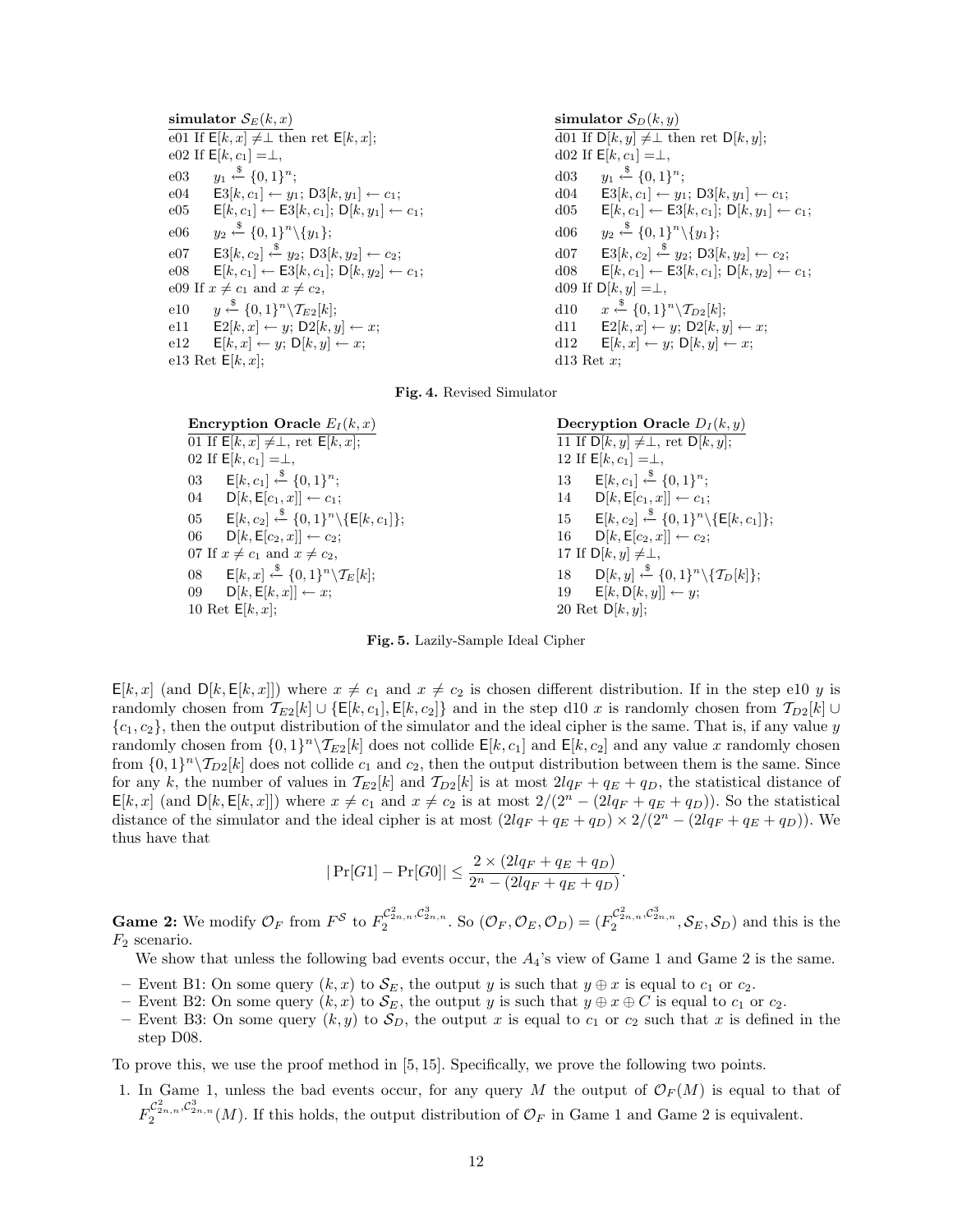2. In Game 2, unless the bad events occur,  $\mathcal{O}_E$  and  $\mathcal{O}_D$  are consistent with  $\mathcal{O}_F$  as in Game 1.  $\mathcal{O}_F$  uses  $\mathcal{O}_E$ in Game 1 while does not in Game 2 (note that in both games  $(\mathcal{O}_E, \mathcal{O}_D) = (\mathcal{S}_E, \mathcal{S}_D)$ ). So if this holds, the difference does not affect the output distribution of  $\mathcal{O}_E$  and  $\mathcal{O}_D$ , namely, the output distribution of  $\mathcal{O}_E$  and  $\mathcal{O}_D$  in Game 1 and Game 2 is the same.

In the following, for input-output triple  $(k, x, y)$  of *S* we denote  $x \oplus y$  by *w*, namely,  $w = x \oplus y$ . Before proving the above two points, we define chain triples and give a useful lemma.

**Definition 3.**  $(k_1, x_1, y_1), \ldots, (k_i, x_i, y_i), (k'_1, x'_1, y'_1), \ldots, (k'_i, x'_i, y'_i), (k, x, y), (k', x', y')$  stored in the simula*tor's tables*  $E, D$  *are chain triples if for some*  $M$  *the output of*  $F^S(M)$  *can be obtained from the triples. That is,*  $x_1 = IV[0], k_1[0] = IV[1], k_j = k'_j$   $(j = 1, ..., i), w_j = x_{j+1}$   $(j = 1, ..., i-1), w_j \oplus C = x'_{j+1}$   $(j = 1, ..., i-1),$  $w'_{j} = k_{j+1}[0]$   $(j = 1, ..., i-1)$ ,  $x = c_1$ ,  $x' = c_2$ ,  $k = k'$ ,  $k[0] = w_i$ ,  $k[1] = w'_i$ ,  $M = k_1[1] \cdots ||k_i[1]$ , and  $y||y' = F^S(M)$ .

**Lemma 7.** For any chain triple  $(k_1, x_1, y_1), \ldots, (k_i, x_i, y_i), (k'_1, x'_1, y'_1), \ldots, (k'_i, x'_i, y'_i), (k, x, y), (k', x', y'),$  un*less the bad events occur,*  $F^{S}(M) = F_2^{\mathcal{C}_{2n,n}^2, \mathcal{C}_{2n}^3}$  *(M) where*  $M = k_1[1] \cdots |k_i[1]$ *.* 

*Proof.* To contrary, assume that there exist chain triples  $(k_1, x_1, y_1), \ldots, (k_i, x_i, y_i), (k'_1, x'_1, y'_1), \ldots, (k'_i, x'_i, y'_i)$ ,  $(k, x, y)$ ,  $(k', x', y')$  such that  $F^{\mathcal{S}}(M) \neq F_2^{\mathcal{C}^2_{2n,n}, \mathcal{C}^3_{2n,n}}(M)$  where  $M = k_1[1] \cdots ||k_i[1]$ . Then, since the output of  $S$  is defined by  $E2_I$  or  $E3_I$ , one of the following events occur.

- $-$  Event 1: In the inner calculation of  $F^S(M)$ , some triple is defined by  $E3_I$ . That is, some of  $(k_1, x_1, y_1)$ , ...,  $(k_i, x_i, y_i)$ ,  $(k'_1, x'_1, y'_1)$ , ...,  $(k'_i, x'_i, y'_i)$ , is defined by  $E3_I$ .
- $-$  Event 2: In the post-processing function calculation of  $F^S(M)$ , some triple is defined by  $E2_I$ . That is,  $(k, x, y)$  or  $(k', x', y')$  is defined by  $E2_I$ .

Consider Event 1. First consider the case that  $(k_j, x_j, y_j)$  is defined by  $E3_I$ . Since  $x_1 = IV[0], j \neq 1$ . When the output of  $\mathcal{S}_E(k_i, x_i)$  is defined by  $E3_I$ ,  $x_i = c_1$  or  $x_i = c_2$ . Which means that  $w_{i-1} = c_1$  or  $w_{j-1} = c_2$ . So the bad event 1 occurs. Second consider the case that  $(k'_j, x'_j, y'_j)$  is defined by  $E3_I$ . Similarly, since  $x_1 = IV[0] \oplus C$ ,  $j \neq 1$ . When the output of  $\mathcal{S}_E(k_j, x_j)$  is defined by  $E3_I$ ,  $x_j = c_1$  or  $x_j = c_2$ . Which means that  $w'_{j-1} \oplus C = c_1$  or  $w'_{j-1} \oplus C = c_2$ . So the bad event 2 occurs.

Next consider Event 2. First consider the case that  $(k, x, y)$  is defined by  $E2<sub>I</sub>$ . Then the triple is defined in  $S_D$  because  $x = c_1$  (if the triple is defined in  $S_E$ , it is defined by  $E2_I$  due to the condition of the step E07). So the triple is defined in the step D08. The bad event 3 occurs. Finally, consider the case that  $(k', x', y')$  is defined by  $E2_I$ . Then the triple is defined in  $S_D$  because  $x = c_2$ . So the triple is defined in the step D08. The bad event 3 occurs. □

**Proof of Point 1.** From the above lemma, unless the bad event occurs, the output of  $\mathcal{O}_F(M) = F^S(M)$  $F_{2}^{\mathcal{C}_{2n,n}^2, \mathcal{C}_{2n,n}^3} (M).$ 

**Proof of Point 2.** Since in Game 1 for any *M* the output of  $\mathcal{O}_F(M)$  is calculated by  $F^S(M)$ , we must show that in Game 2 the relation also holds, that is, unless the bad events occur, for any chain triples  $(k_1, x_1, y_1), \ldots, (k_i, x_i, y_i), (k'_1, x'_1, y'_1), \ldots, (k'_i, x'_i, y'_i), (k, x, y), (k', x', y')$  the output of  $F^S(M)$  is equal to  $\mathcal{O}_F(M)$  (=  $F_2^{\mathcal{C}_{2n,n}^2, \mathcal{C}_{2n,n}^3}$  (*M*)) where  $M = k_1[1] \cdots ||k_i[1]$ . From the above lemma, unless the bad event occurs, this holds.

**The Bound of**  $|\Pr[G2] - \Pr[G1]|$ . The above two points imply that unless the bad events occur, the  $A_4$ 's view of Game 1 and Game 2 is the same, and so we have that

$$
|\Pr[G2]-\Pr[G1]| \leq 2 \times \max\{\Pr[B1_1] + \Pr[B2_1] + \Pr[B3_1], \Pr[B1_2] + \Pr[B2_2] + \Pr[B3_2]\}
$$

where  $Bi_j$  is the event  $Bi$  in Game *j*. Since the number of queries to  $S$  in Game 1 is more than that in Game 2,

$$
|\Pr[G2] - \Pr[G1]| \le 2 \times (\Pr[B1_1] + \Pr[B2_1] + \Pr[B3_1]).
$$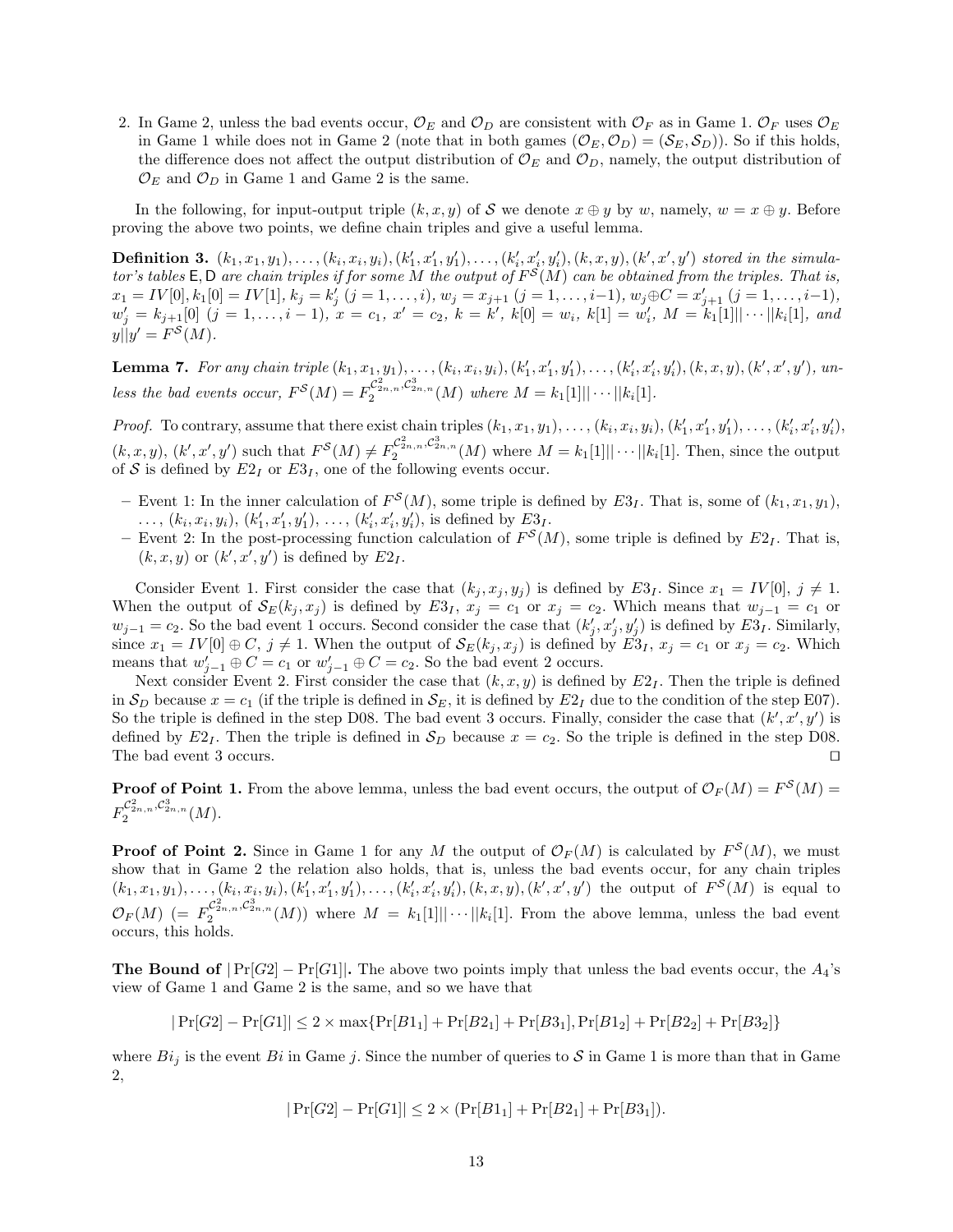First, we evaluate the probability  $Pr[B1_1]$ . In Game 1, the number of queries to *S* is at most  $2(lq_F+1)$  +  $q_E + q_D$ . So the output is randomly chosen from at least  $2^n - (2(lq_F + 1) + q_E + q_D)$  values. We thus have that

$$
\Pr[B1_1] \le \frac{2 \times (2(lq_F + 1) + q_E + q_D)}{2^n - (2(lq_F + 1) + q_E + q_D)}.
$$

Second, we evaluate the probability  $Pr[B2_1]$ . From the same discussion as  $Pr[B1_1]$ ,

$$
\Pr[B2_1] \le \frac{2 \times (2(lq_F + 1) + q_E + q_D)}{2^n - (2(lq_F + 1) + q_E + q_D)}
$$

Finally, we evaluate the probability  $Pr[B3_1]$ . A value in the step D08 is defined by  $D2<sub>I</sub>$ . That is, in this case, the output of  $D2_I$  is equal to  $c_1$  or  $c_2$ . Since the number of queries to  $\mathcal{C}_{2n,n}^2$  is at most  $2(lq_F+1)+q_E+q_D$ , So the output of  $D2_I$  is randomly chosen from at least  $2^n - (2(lq_F + 1) + q_E + q_D)$  values. We thus have that

$$
\Pr[B1_1] \le (2(lq_F+1) + q_E + q_D) \times \frac{2}{2^n - (2(lq_F+1) + q_E + q_D)}.
$$

We thus have that

$$
|\Pr[G2] - \Pr[G1]| \le 2 \times \frac{6 \times (2(lq_F + 1) + q_E + q_D)}{2^n - (2(lq_F + 1) + q_E + q_D)}
$$

Consequently, we can obtain the following bound.

$$
\mathsf{Adv}_{F^{C_{2n,n}}, F_2^{C_{2n,n}^2, C_{2n,n}^3}, S}^{\text{indif}}(A_4) \leq \frac{14 \times (2(lq_F+1) + q_E + q_D)}{2^n - (2(lq_F+1) + q_E + q_D)}.
$$

*.*

*ut*

*.*

Using Theorem 2 and Lemma 6, we show that *F* is PRO up to  $\mathcal{O}(2^n)$  query complexity in the IC model.

**Theorem 3** (*F* is PRO). There exists a simulator  $S = (S_E, S_D)$  such that for any distinguisher A making at most  $(q_H, q_E, q_D)$  queries to three oracles which are  $(F, E_I, D_I)$  or  $(\mathcal{F}_{2n}, S_E, S_D)$ , we have

$$
\mathsf{Adv}_{F_2^{c_{2n,n}^2, c_{2n,n}^3, S_2}^{\text{pro}}}(A) \leq \frac{2Q^2}{(2^n-2Q)^2} + \frac{2Q}{2^n-2Q} + \frac{2l(2q)Q}{(2^n-Q)^2} + \frac{q_H+2q}{2^n} + \frac{14Q}{2^n-Q}
$$

where  $S_2$  works in time  $O(q+2lqQ)+2lq \times$  Time(unpad) and makes 2q queries to  $\mathcal{F}_{2n}$  where  $Q=2l(q_H +$  $1) + q_E + q_D$  and  $q = q_E + q_D$ .

*Proof.* We use Theorem 2 and Lemma 6. We define a simulator by  $S = S^{S_2}$  where S is defined in Lemma 6 and  $S_2$  is defined in Theorem 2. Specifically,  $S_E = S_E^{S2,S3}$  and  $S_D = S_D^{S2,S3}$ . In the following, we evaluate the PRO bound of  $F_2^{\mathcal{C}_{2n,n}^2,\mathcal{C}_{2n,n}^3}$ . We assume that  $A_4$  is a distinguisher such that the indifferentiable bound of *F* from  $F_2$  is maximum, and  $A_3$  is a distinguisher such that the PRO bound of  $F_2$  is maximum. For any distinguisher *A*,

$$
Adv_{F^{C_{2n,n}},S}^{\text{indif}}(A) = | \Pr[A^{F^{C_{2n,n}},C_{2n,n}} \Rightarrow 1] - \Pr[A^{F_{2n},S^{F_{2n}}} \Rightarrow 1] |
$$
  
\n
$$
\leq | \Pr[A^{F^{C_{2n,n}},C_{2n,n}} \Rightarrow 1] - \Pr[A^{F_{2}^{C_{2n,n},C_{2n,n}^{3}},S^{C_{2n,n}^{2},C_{2n,n}^{3},P}} \Rightarrow 1] |
$$
  
\n
$$
+ | \Pr[A^{F_{2}^{C_{2n,n},C_{2n,n}^{3}},S^{C_{2n,n}^{2},C_{2n,n}^{3},P}} \Rightarrow 1] - \Pr[A^{F_{2n},S^{S_{2}^{F_{2n}}}} \Rightarrow 1] |
$$
  
\n
$$
\leq | \Pr[A_{4}^{F^{C_{2n,n},C_{2n,n}} \Rightarrow 1] - \Pr[A_{4}^{F_{2n,n}^{C_{2n,n}^{3},C_{2n,n}^{3},C_{2n,n}^{3},C_{2n,n}^{3},P}} \Rightarrow 1] |
$$
  
\n
$$
+ | \Pr[A_{3}^{F^{C_{2n,n},C_{2n,n}^{3},C_{2n,n}^{3},C_{2n,n}^{3},P}} \Rightarrow 1] - \Pr[A_{3}^{F_{2n},S_{2}^{F_{2n}} \Rightarrow 1] |
$$
  
\n
$$
= Advindif F^{C_{2n,n},F_{2}^{C_{2n,n}^{3},C_{2n,n}^{3},S}}(A_{4}) + Advpro_{F_{2}^{C_{2n,n},C_{2n,n}^{3},S_{2}}}(A_{3}).
$$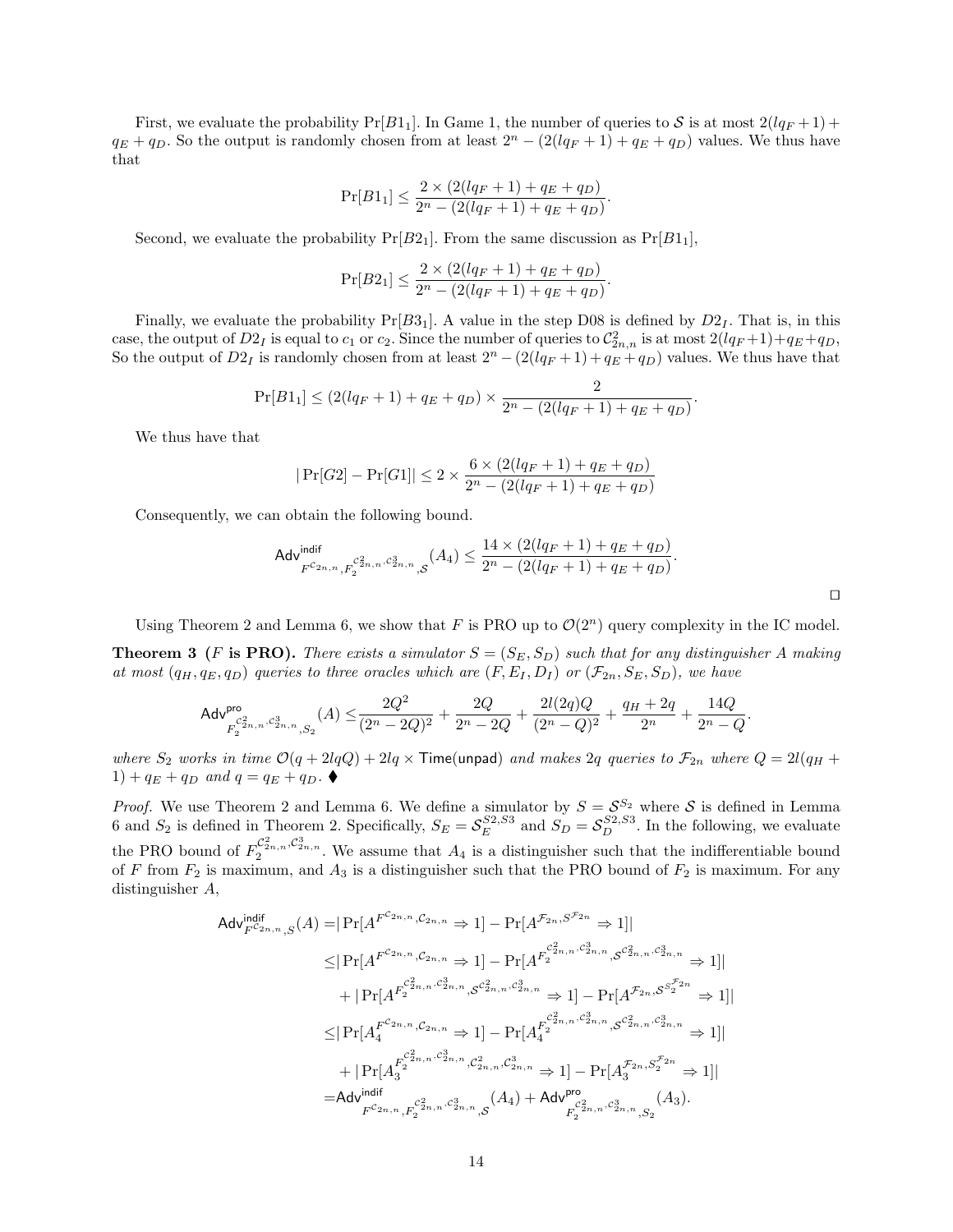From the second equation to the third equation, we change A to  $A_4$  and  $A^{\mathcal{O}_a, \mathcal{S}^{\mathcal{O}_b, \mathcal{O}_c}}$  to  $A_3^{\mathcal{O}_a, \mathcal{O}_b, \mathcal{O}_c}$ . Note that  $S_2 = (S2, S3)$  which simulate ideal ciphers  $C_{2n,n}^2$  and  $C_{2n,n}^3$ . The third equation holds because  $A_4$  and  $A_3$  are distinguishers where the indifferentiability bound and the PRO bound are maximum.

Thus, when using the bounds of Theorem 2 and Lemma 6, the PRO bound of *F* can be obtained where  $A_4$  can make at most  $(q_H, q_E, q_D)$  queries to its three oracles (see Lemma 6) and  $A_3$  can make at most  $(q_H, q_E, q_D, 2(q_E + q_D), 0)$  queries to its five oracles (see Theorem 2).

## **References**

- 1. Mihir Bellare and Thomas Ristenpart. Multi-Property-Preserving Hash Domain Extension and the EMD Transform. In *ASIACRYPT*, volume 4284 of *Lecture Notes in Computer Science*, pages 299–314. Springer, 2006.
- 2. Bruno O. Brachtl, Don Coppersmith, Myrna M. Hyden, Stephen M. Matyas Jr, Carl H. W. Meyer, Jonathan Oseas, Shaiy Pilpel, and Michael Schilling. Data authentication using modification detection codes based on a public one way encryption function. US Patent No. 4,908,861, 1990 (filed August 28, 1987).
- 3. Ran Canetti. Universally composable security: A new paradigm for cryptographic protocols. In *FOCS 2001*, volume 2001, pages 136–145, 2001.
- 4. Donghoon Chang, Sangjin Lee, Mridul Nandi, and Moti Yung. Indifferentiable Security Analysis of Popular Hash Functions with Prefix-Free Padding. In *ASIACRYPT*, volume 4284 of *Lecture Notes in Computer Science*, pages 283–298. Springer, 2006.
- 5. Jean-Sébastien Coron, Yevgeniy Dodis, Cécile Malinaud, and Prashant Puniya. Merkle-Damgård Revisited: How to Construct a Hash Function. In *CRYPTO*, volume 3621 of *Lecture Notes in Computer Science*, pages 430–448. Springer, 2005.
- 6. Ivan Damgård. A Design Principle for Hash Functions. In *CRYPTO*, volume 435 of *Lecture Notes in Computer Science*, pages 416–427. Springer, 1989.
- 7. Yevgeniy Dodis, Thomas Ristenpart, and Thomas Shrimpton. Salvaging Merkle-Damgård for Practical Applications. In *EUROCRYPT*, volume 5479 of *Lecture Notes in Computer Science*, pages 371–388. Springer, 2009.
- 8. Yevgeniy Dodis, Thomas Ristenpart, and Thomas Shrimpton. Salvaging Merkle-Damgård for Practical Applications. In *ePrint 2009/177*, 2009.
- 9. Ewan Fleischmann, Christian Forler, Michael Gorski, and Stefan Lucks. Collision Resistant Double-Length Hashing. In *ProvSec*, volume 6402 of *Lecture Notes in Computer Science*, pages 102–118. Springer, 2010.
- 10. Ewan Fleischmann, Michael Gorski, and Stefan Lucksl. On the Security of Tandem-DM. In *FSE*, volume 5665 of *Lecture Notes in Computer Science*, pages 84–103. Springer, 2009.
- 11. Ewan Fleischmann, Michael Gorski, and Stefan Lucksl. Security of Cyclic Double Block Length Hash Functions. In *IMA Int. Conf*, volume 5921 of *Lecture Notes in Computer Science*, pages 153–175. Springer, 2009.
- 12. Zheng Gong, Xuejia Lai, and Kefei Chen. A synthetic indifferentiability analysis of some block-cipher-based hash functions. In *Des. Codes Cryptography 48*, pages 293–305, 2008.
- 13. Shoichi Hirose. Some Plausible Constructions of Double-Block-Length Hash Functions. In *FSE*, volume 4047 of *Lecture Notes in Computer Science*, pages 210–225. Springer, 2006.
- 14. Shoichi Hirose, Je Hong Park, and Aaram Yun. A Simple Variant of the Merkle-Damgård Scheme with a Permutation. In *ASIACRYPT*, volume 4833 of *Lecture Notes in Computer Science*, pages 113–129. Springer, 2007.
- 15. Jonathan J. Hoch and Adi Shamir. On the Strength of the Concatenated Hash Combiner When All the Hash Functions Are Weak. In *ICALP*, Lecture Notes in Computer Science, pages 616–630. Springer, 2008.
- 16. Xuejia Lai and James L. Massey. Hash Function Based on Block Ciphers. In *EUROCRYPT*, volume 658 of *Lecture Notes in Computer Science*, pages 55–70. Springer, 1992.
- 17. Jooyoung Lee and Daesung Kwon. The Security of Abreast-DM in the Ideal Cipher Model. IEICE Transactions 94-A(1), pages 104–109. IEICE, 2011.
- 18. Jooyoung Lee and Martijn Stam. Mjh: A faster alternative to mdc-2. In *CT-RSA*, volume 6558 of *Lecture Notes in Computer Science*, pages 213–236. Springer, 2011.
- 19. Jooyoung Lee, Martijn Stam, and John Steinberger. The collision security of Tandem-DM in the ideal cipher model. ePrint 2010/409, 2010.
- 20. Stefan Lucks. A collision-resistant rate-1 double-block-length hash function. In *Symmetric Cryptography*, Symmetric Cryptography, Dagstuhl Seminar Proceedings 07021, 2007.
- 21. S. Matyas, C. Meyer, and J. Oseas. Generating strong one-way functions with cryptographic algorithms. In *IBM Technical Disclosure Bulletin 27(10a)*, pages 5658–5659, 1985.
- 22. Ueli M. Maurer, Renato Renner, and Clemens Holenstein. Indifferentiability, Impossibility Results on Reductions, and Applications to the Random Oracle Methodology. In *TCC*, volume 2951 of *Lecture Notes in Computer Science*, pages 21–39. Springer, 2004.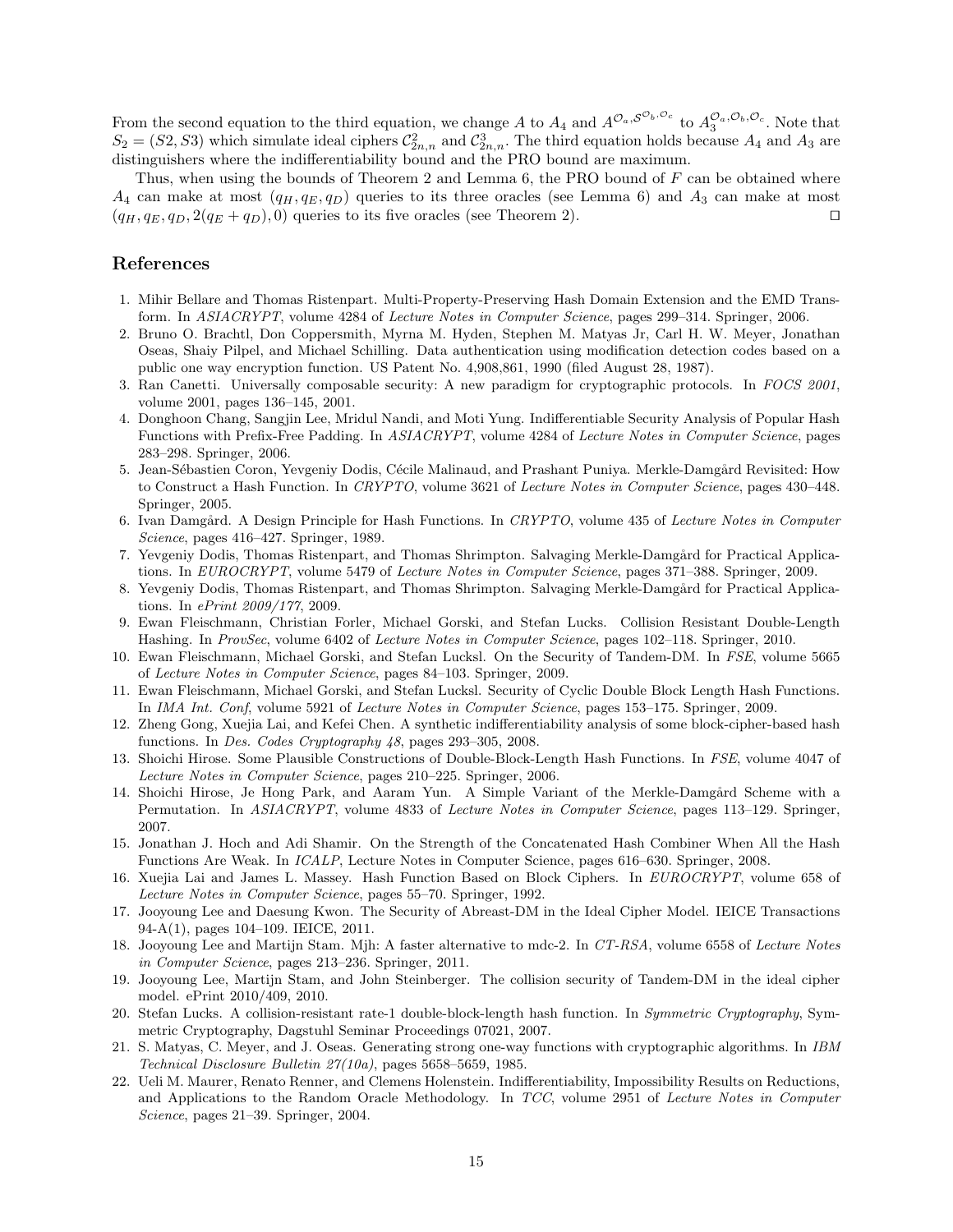- 23. Ralph C. Merkle. One Way Hash Functions and DES. In *CRYPTO*, volume 435 of *Lecture Notes in Computer Science*, pages 428–446. Springer, 1989.
- 24. Carl H. W. Meyer and Michael Schilling. Chargement securise d'un programma avec code de detection. 1987.
- 25. National Institute of Standards and Technoloty. FIPS PUB 180-3 Secure Hash Standard. In *FIPS PUB*, 2008.
- 26. Onur Ozen and Martijn Stam. Another Glance at Double-Length Hashing. In *IMA Int. Conf*, volume 5921 of *Lecture Notes in Computer Science*, pages 176–201. Springer, 2009.
- 27. Bart Preneel, Antoon Bosselaers, Rene Govaerts, and Joos Vandewalle. Collision-free Hashfunctions Based on Blockcipher Algorithmsl. In *Proceedings of 1989 International Carnahan Conference on Security Technology*, pages 203–210, 1989.
- 28. Bart Preneel, Ren´e Govaerts, and Joos Vandewalle. Hash Functions Based on Block Ciphers: A Synthetic Approach. In *CRYPTO*, volume 773 of *Lecture Notes in Computer Science*, pages 368–378. Springer, 1993.
- 29. Ronald L. Rivest. The MD4 Message Digest Algorithm. In *CRYPTO*, volume 537 of *Lecture Notes in Computer Science*, pages 303–311. Springer, 1990.
- 30. Ronald L. Rivest. The MD5 Message Digest Algorithm. In *RFC 1321*, 1992.
- 31. John P. Steinberger. The Collision Intractability of MDC-2 in the Ideal-Cipher Model. In *EUROCRYPT*, volume 4515 of *Lecture Notes in Computer Science*, pages 34–51. Springer, 2007.

## **A Confirmation of the Security against an Inversion Attack**

Several schemes using a blockcipher, e.g., the Davies-Meyer mode are not indifferentiable from random oracles. For example, the differentiable attack of the Davies-Meyer mode uses the property of the decryption oracle [5]. So readers may think that the following attack, which is the same as the attack for the Davies-Meyer mode, can be applied to our hash functions. However we note that the attack clearly does not work.

First consider the PRO security of the post-processing function  $f^{C_{2n,n}}(x) = E_I(c_1,x)||E_I(c_2,x)$ . Let  $(\mathcal{O}_f,\mathcal{O}_E,\mathcal{O}_D)$  be  $(f^{\mathcal{C}_{2n,n}},E_I,D_I)$  or  $(g,S_E,S_D)$  where  $(S_E,S_D)$  is a simulator for the ideal cipher  $\mathcal{C}_{2n,n}$ . For a 2*n*-bit value *w* we denote the first *n*-bit value by *w*[0] and the last *n*-bit value by *w*[1]. Then an attack based on the decryption oracle is as follows. *q* is the loop number which is depend on the total number of queries made by *A*.

**Adversary** 
$$
A^{\mathcal{O}_f, \mathcal{O}_E, \mathcal{O}_D}
$$
  
\n01 for  $j = 1, ..., q$   
\n02  $i \stackrel{\$}{\leftarrow} \{0, 1\};$   
\n03  $x \stackrel{\$}{\leftarrow} \{0, 1\}^{2n}; w \leftarrow \mathcal{O}_f(x);$   
\n04 If  $i = 0, w \stackrel{\$}{\leftarrow} \{0, 1\}^{2n};$   
\n05  $x_1 \leftarrow \mathcal{O}_D(k, w[0]); x_2 \leftarrow \mathcal{O}_D(k, w[1]);$   
\n06 If  $i = 1$ , and  $x_1 \neq c_1$  or  $x_2 \neq c_2$ , ret 0;  
\n07 Ret 1;

When  $(\mathcal{O}_f, \mathcal{O}_E, \mathcal{O}_D) = (f^{\mathcal{C}_{2n,n}}, E_I, D_I)$ , clearly A outputs 1. When  $(\mathcal{O}_f, \mathcal{O}_E, \mathcal{O}_D) = (g, S_E, S_D)$ , we can construct a simulator *S* such that *A* outputs 1 with probability almost 1, since on query  $(k, w')$  to  $S_D$ ,  $S_D$ can know the output of  $g(k)$ , if  $w' = z[0]$  or  $w' = z[1]$  where  $z = g(k)$ , she outputs  $c_1$  or  $c_2$ , respectively, otherwise outputs a random value by the ideal cipher simulation. Thus the PRO advantage for *A* is negligible and the post-processing function resists the differentiable attack. Please see the PRO security analysis of the function in Subsection 3.2.

Next consider the PRO security of our hash function. Let  $(\mathcal{O}_F, \mathcal{O}_E, \mathcal{O}_D)$  be  $(F^{C_{2n,n}}, E_I, D_I)$  or  $(\mathcal{F}_{2n}, S_E, S_D)$ where  $S_E$  is the simulator of  $E_I$  and  $S_D$  is the simulator of  $D_I$ . *q* is the loop number which is depend on the total number of queries made by *A*.

**Adversary** 
$$
A^{O_F, O_E, O_D}
$$
  
\n01 for  $j = 1, ..., q$   
\n02  $i \stackrel{\$}{\leftarrow} \{0, 1\};$   
\n03  $M \stackrel{\$}{\leftarrow} \{0, 1\}^{2n}; w \leftarrow O_F(M);$   
\n04 If  $i = 0, w \stackrel{\$}{\leftarrow} \{0, 1\}^{2n};$   
\n05  $x_1 \leftarrow O_D(k, w[0]); x_2 \leftarrow O_D(k, w[1]);$   
\n06 If  $i = 0, x_1 \neq c_1$  or  $x_2 \neq c_2$ , ret 0;  
\n07 Ret 1;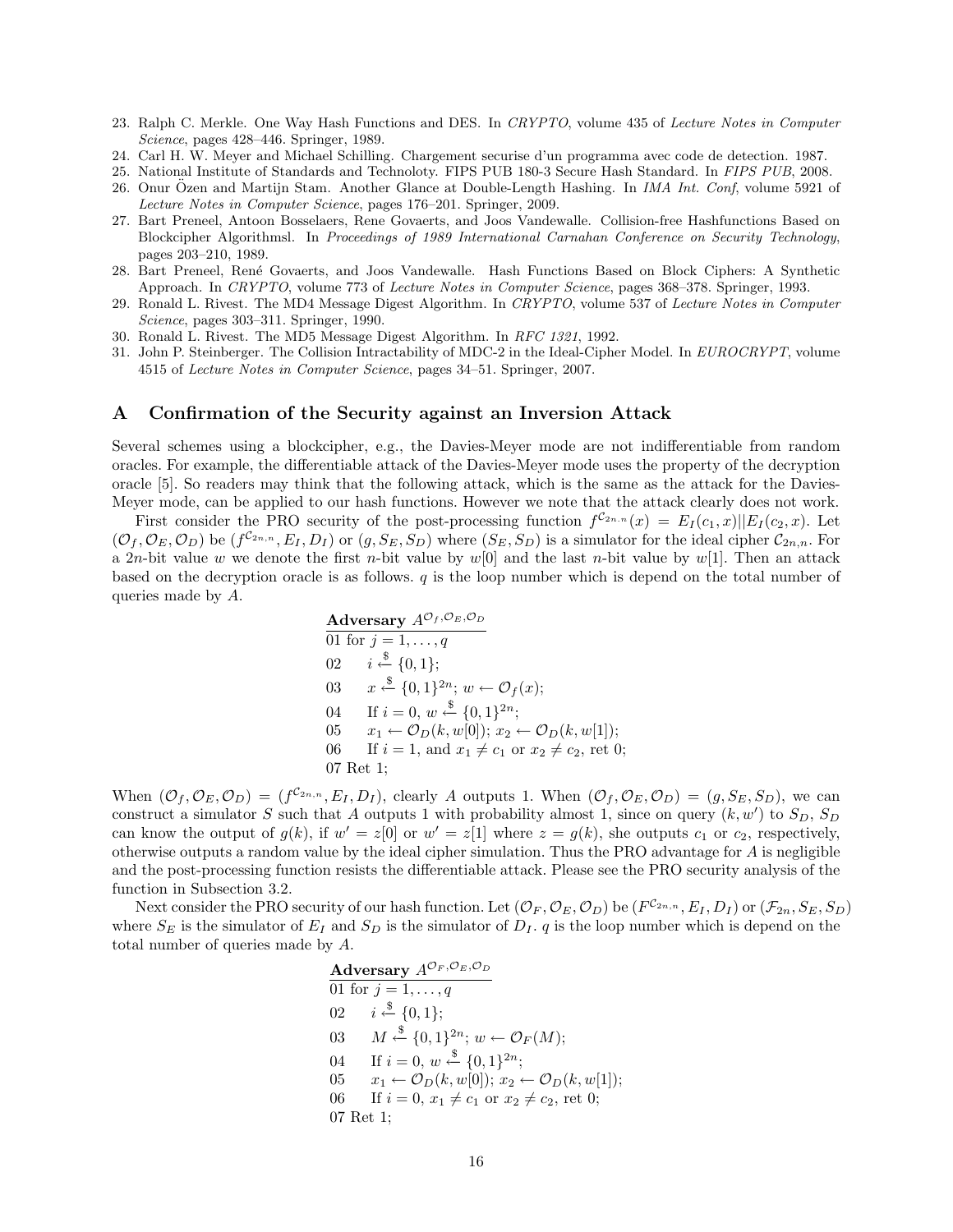The value *k* used in line 05 is the first input of the post-processing function of  $\mathcal{O}_F(M)$ . Note that we don't write the procedure to know k. So there are the two cases: (case 1) A makes queries to  $\mathcal{O}_E$  or  $\mathcal{O}_D$  to know *k* and (case 2) *A* does not make the queries. In the case 2 the above attack explicitly does not work. So consider the case 1. One may think that since *i* is a random value, no simulator can know the line wherein *w* is defined, and by using this fact, *A* can distinguish  $(F^{C_{2n,n}}, E_I, D_I)$  from  $(\mathcal{F}_{2n}, S_E, S_D)$ . However, since the compression functions used in the inner calculation is PrA, in the case 1 the simulator can know *M* from *k*, and thus, the simulator can know the value *i*. That is the simulator can know the line. So the attack does not work.

## **B Abreast-DM Is PrA**

Abreast-DM [16] incorporates two Davies-Meyer (DM) single block length compression functions which are used side-by-side. The compression function is formally given in Definition 4.

**Definition 4.** Let  $BC_{2n,n} = (E, D)$  be a blockcipher. Let  $\mathsf{CF^{ADM}}[BC_{2n,n}] : \{0,1\}^{2n} \times \{0,1\}^n \to \{0,1\}^{2n}$  be a compression function such that  $(G_i, H_i) = \mathsf{CF}^{\mathsf{ADM}}[\mathsf{BC}_{2n,n}](G_{i-1}||H_{i-1}, M_i)$  where  $G_i, H_i, M_i, G_{i-1}, H_{i-1} \in$  $\{0, 1\}^n$ .  $(G_i, H_i)$  *is calculated as follows:* 

$$
G_i = G_{i-1} \oplus E(H_{i-1}||M_i, G_{i-1})
$$
  

$$
H_i = H_{i-1} \oplus E(M_i||G_{i-1}, H_{i-1})
$$

*where*  $\overline{H}$  *denotes the bit-by-bit complement of*  $H$ *. We call the first procedure "first block" and the second procedure "second block".*

We show that the Abreast-DM compression function is PrA with  $\mathcal{O}(2^n)$  security.

**Theorem 4 (Abreast-DM is PrA).** *Let*  $C_{2n,n} = (E_I, D_I)$  *be an ideal cipher. There exists an extractor*  $\mathcal{E}$ *such that for any adversary A making at most*  $q_P$  *queries to*  $C_{2n,n}$  *and*  $q_e$  *extraction queries we have* 

$$
\mathsf{Adv}_{\mathsf{CF}^{\mathsf{ADM}}[\mathcal{C}_{2n,n}],\mathcal{C}_{2n,n},\mathcal{E}}^{\mathsf{pra}}(A) \leq 18 \left( \frac{q_P}{2^{n-1}} \right)^2 + \frac{2q_P q_e}{(2^n - q_P)^2}
$$

*where*  $\mathcal{E}$  *runs in time at most*  $\mathcal{O}(q_e q_P)$ *.* 

*Proof.* We will prove that any such compression function is 1-WPrA, and then Lemma 1 gives the final bound. We note that Theorem 1 of [11] upperbounds the cr-advantage by  $18(q_P/2^{n-1})^2$ , yielding the first term above. Note that the cr-advantage is also bounded by the result of [17]. Let us define the multi-point extractor  $\mathcal{E}^+$  as follows.

**algorithm** 
$$
\mathcal{E}^+(z, \alpha)
$$
  
\nLet *L* be an empty list;  
\nParse  $(k_1, x_1, y_1), \ldots, (k_i, x_i, y_i) \leftarrow \alpha$ ;  
\nFor  $j = 1$  to *i* do  
\nIf  $z[0] = x_j \oplus y_j$  then  
\n $y \leftarrow E_I(k_j[1] || x_j, \overline{k_j[0]});$   
\nIf  $z[1] = \overline{k_j[0]} \oplus y$  then  $L \stackrel{\cup}{\leftarrow} (x_j || k_j[0], k_j[1]);$   
\nIf  $z[1] = x_j \oplus y_j$  then  
\n $y \leftarrow E_I(\overline{x_j} || k_j[0], k_j[1]);$   
\nIf  $z[0] = k_j[1] \oplus y$  then  $L \stackrel{\cup}{\leftarrow} (k_j[1] || \overline{x}_j, k_j[0]);$   
\nIf *L* is not an empty list then return *L* and otherwise return  $\perp$ ;

If an input-output triple of the first block is defined, automatically the input of the second block is defined, and vice versa, from the definition of the compression function. For a query  $(z, \alpha)$  to  $\mathcal{E}^+$ , when there is an input-output triple  $(k, x, y)$  such that  $x \oplus y = z[0]$ , the multi-point extractor  $\mathcal{E}^+$  checks whether the output of the second block is equal to  $z[1]$  or not and if this holds the multi-point extractor stores it in the return list  $L$ , and vice versa. Therefore,  $A$  must find a preimage  $(k, x)$  of  $z$  to win the 1-WPrA experiment. Thus one can straightforwardly adapt the preimage resistant advantage of the compression function (Theorem 2 in [11]). The advantage is at most  $2q_P/(2^n - q_P)^2$ . *ut*